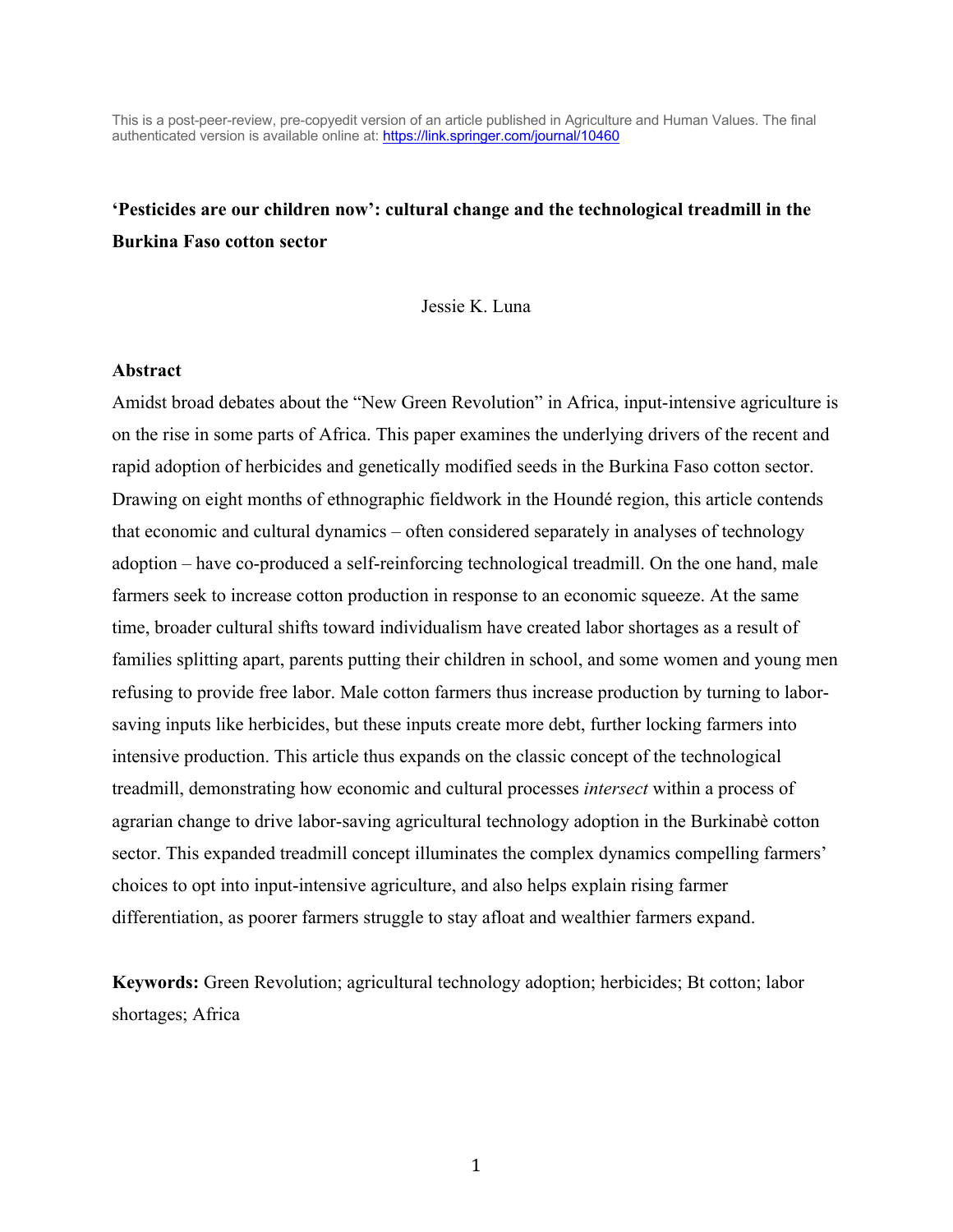#### **Abbreviations**:

Bt: *Bacillus thuringiensis*, refers to genetically modified Bt cotton CFA: The West African Franc (currency denomination); roughly 500 CFA to 1 US dollar. GM: genetically modified GPC: Groupement des Producteurs du Coton, or Cotton Producer Group SOFITEX: Société Burkinabè des Fibres Textiles, the parastatal cotton company in Burkina Faso

**Contact information for author**: Jessie Luna, Department of Sociology, Colorado State University, B258 Clark Building, Fort Collins, CO, 80523, USA. E-mail: jessie.luna@colostate.edu

**Author biography**: Jessie Luna is an Assistant Professor of Sociology at Colorado State University. Broadly, her research investigates how cultural politics intersect with processes of capitalism to produce and naturalize social inequalities and environmental change. Her recent research investigates how racial projects of modernity intersect with agricultural change, uneven wealth accumulation, and rural dispossession in the context of cotton farming in Burkina Faso. She holds a PhD in Sociology from the University of Colorado Boulder and a Masters in Development Studies from the Graduate Institute in Geneva, Switzerland.

**Acknowledgements**: I would like to thank my funding agencies: the Fulbright Foundation, the National Science Foundation, the American Association of University Women, and the University of Colorado Boulder Dean's Office. Also thanks to insightful comments from Jill Harrison, Daniel Ahlquist, and anonymous reviewers. I extend deep appreciation to my research assistants and to all of my research participants. Also thanks to Mike Simsik, Gabin Korbeogo, folks at the American Association of Geographers annual meeting, and exchanges at the Pesticide Politics in Africa conference in Arusha, Tanzania in 2019.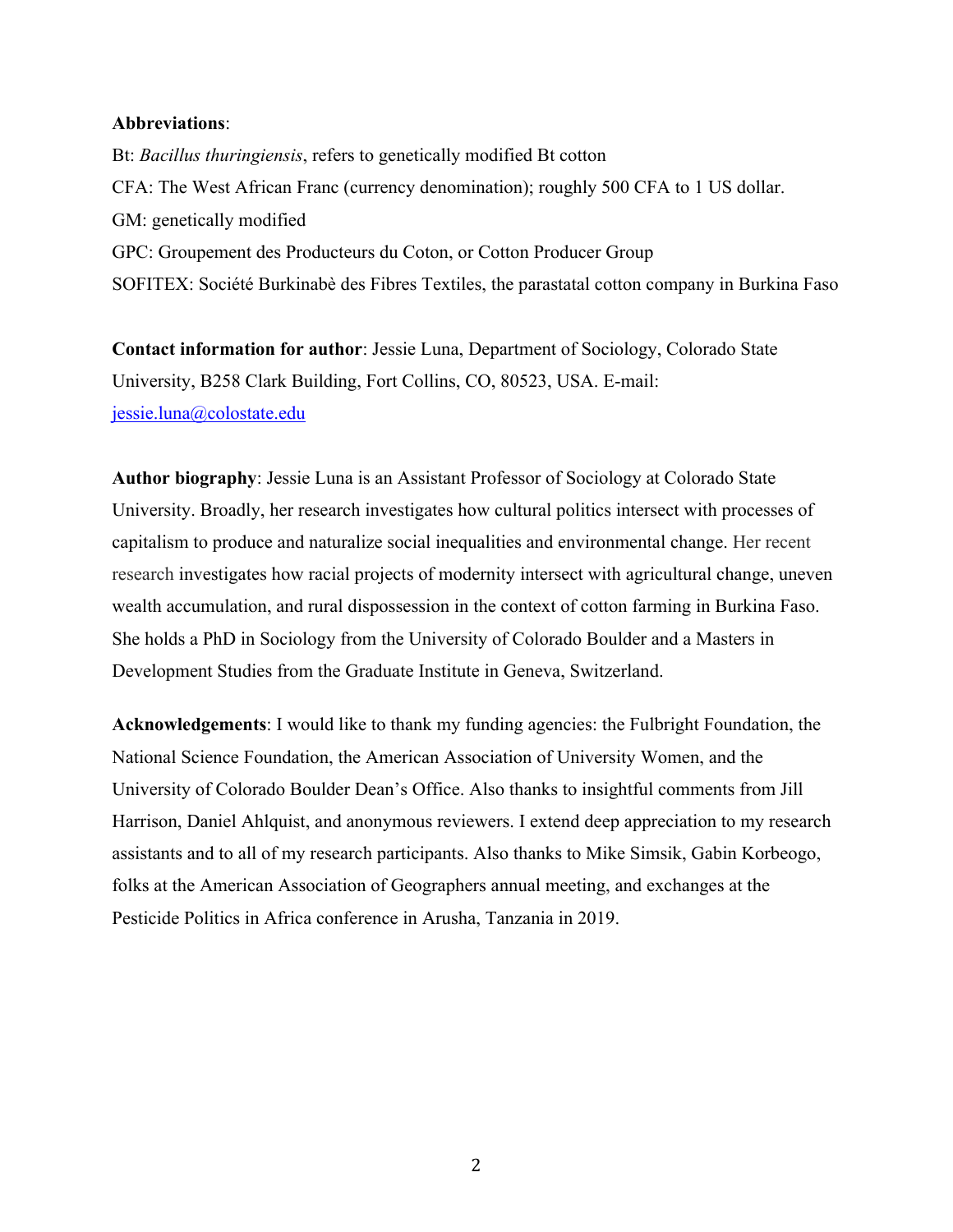#### **Introduction**

For decades, the conventional wisdom of agrarian "crisis" in Africa has revolved around the idea that Africa was skipped by the Green Revolution, and the key to unlocking agricultural development resides in expanding input-intensive agriculture (Berry 1984; Moseley et al. 2017). This view has been revived in the recent push for a "New Green Revolution for Africa," which offers an updated version of the input-driven Green Revolution, with a new focus on the private sector and value chains (Patel 2013). The overall assumption, however, remains the same: that African farmers do not sufficiently use agricultural inputs such as synthetic fertilizers, pesticides, mechanization, or high-yielding seeds. Many scholars are concerned that this technology-driven approach will reproduce the same shortcomings of the Green Revolution, increasing overall production while exacerbating environmental degradation, inequality, and poor households' food security (Kansanga et al. 2018; Gengenbach et al. 2018; Moseley et al. 2017; Nyantakyi-Frimpong and Bezner Kerr 2015; Scoones and Thompson 2011; Rock 2019).

However, alongside these debates, and to the hope or dismay of some debate participants and observers, many regions in sub-Saharan Africa are undergoing what Houssou et al. (2018) call a "quiet transformation." That is, farmers in many – albeit highly uneven – contexts are increasing their use of purchased agricultural inputs (Williamson et al. 2008; Sheahan and Barrett 2017). For scholars and observers of African agrarian change, this raises the question: why now? What are the specific conjunctures that help explain the growth in input-intensive agriculture in certain places in Africa? Certainly, there is no single answer to this question. We know from broader literatures that technology use depends on complex interactions of political, economic, social, environmental, and individual factors in particular places (Glenna et al. 2011; Galt 2013). This article examines a particular set of interactions in a particular place: Burkina Faso's cotton sector, where over the last fifteen years farmers have been rapidly increasing their use of herbicides, synthetic fertilizers, mechanized equipment, and (from 2008-2015) genetically modified seeds (Faure and Vognan 2012; Gray and Dowd-Uribe 2013). This paper seeks to explain why farmers are engaging in this rapid process of technology adoption.

In seeking to explain this rise, we are aided (and overwhelmed) by vast but fragmented literatures on technology adoption. While economic approaches and "adoption and diffusion" research have sought to isolate variables that explain adoption (Rogers 2010; Feder and Savastano 2017), cultural approaches have argued that identity and status performances shape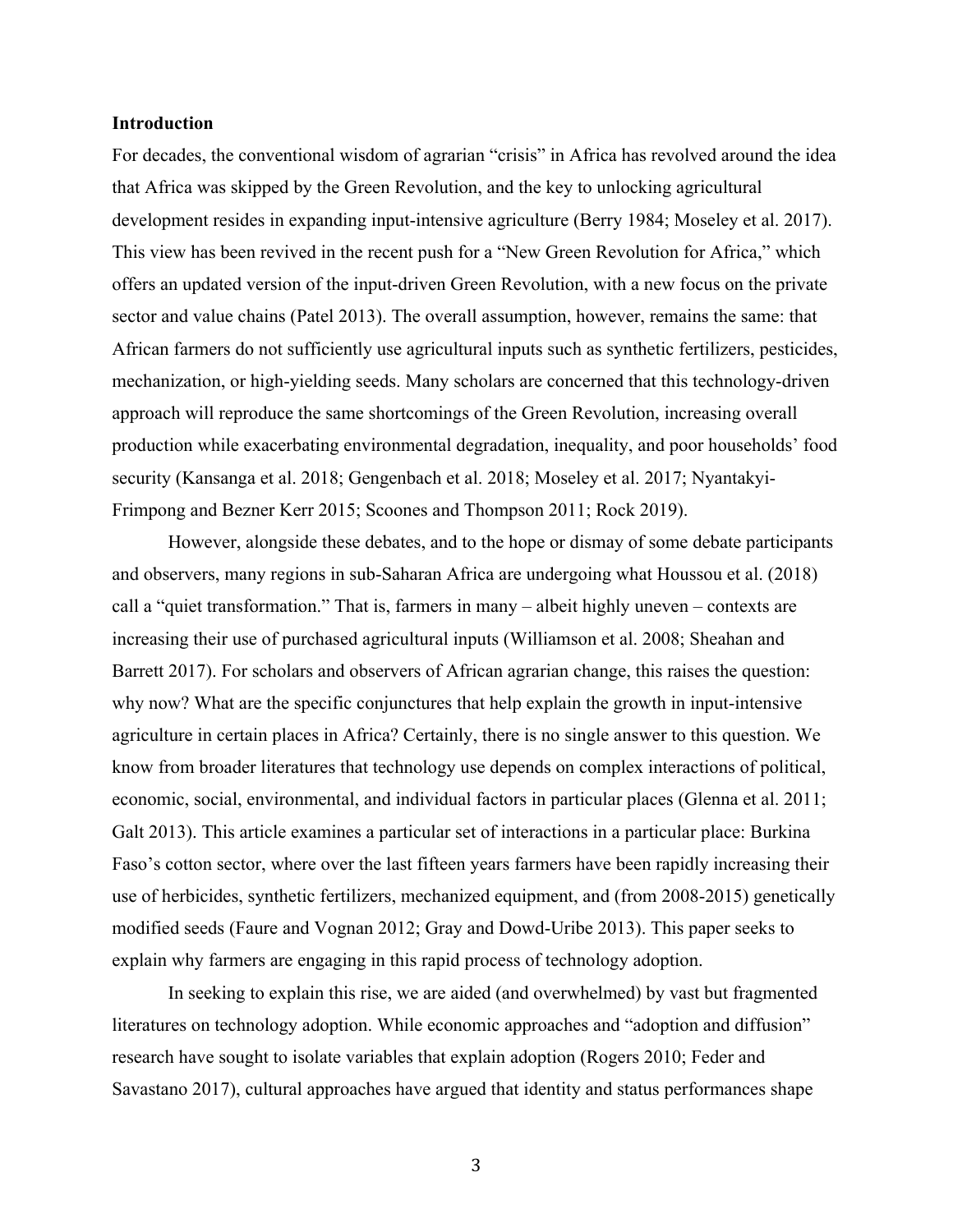farmers' decisions (Bell 2004; Burton 2004; Luna 2018). In another vein, political economists have posited a "technological treadmill" wherein economic pressures produce self-reinforcing dynamics of technology adoption (Cochrane 1979; Ward 1993). However, despite the strengths in each approach, few scholars have explicitly explored how economic and cultural processes *intersect* within processes of agrarian change to drive technology adoption. This paper builds on the concept of the technological treadmill, examining how processes of cultural change feed into the treadmill to drive technology adoption.

Drawing on eight months of ethnographic fieldwork and 125 interviews with cotton sector actors in 2016, I contend that male cotton farmers' choices to use new technologies – specifically herbicides and genetically modified (Bt) cotton – are driven by two mutually compounding processes: economic pressures to increase income (an economic treadmill of production), and cultural changes associated with capitalism and aspirations for modernity. These processes have fed into each other in a cyclical process that further compels technology adoption. This paper thus makes two broader contributions. First, it expands the theory of the technological treadmill to explicitly include culture. Second, by drawing culture into the technological treadmill, it helps explain the expansion of input-intensive agriculture in some parts of contemporary Africa. In particular, numerous scholars have pointed to rising agrarian labor shortages in multiple contexts (Berry 1993; Oya 2007; Hull 2014; Addison and Schnurr 2016; Houssou et al. 2018). My findings reveal the partially cultural drivers of labor shortages in Burkina Faso, and demonstrate how these labor shortages feed into and intersect with the economic treadmill. By showing how these economic and cultural processes weave together in a cyclical way, I show that farmers are making choices, but (as Marx famously wrote) not in conditions of their own choosing. Identifying those conditions is critical for understanding technology adoption as well as broader pathways of agrarian change in Africa.

**Agricultural technology adoption and changing labor dynamics in West Africa** Before examining the specific case of West Africa, it is worth briefly considering the wider literature on technology adoption in agriculture (Feder et al. 1985). Broadly, this research has undergone two major waves: adoption and diffusion research in rural sociology from the 1940s to 1970s (Ruttan 1996), followed by micro-economics literature that treats farmers as rational decision makers. This research often seeks to isolate variables that influence technology adoption, such as farmer characteristics, technology characteristics, prices and access, or even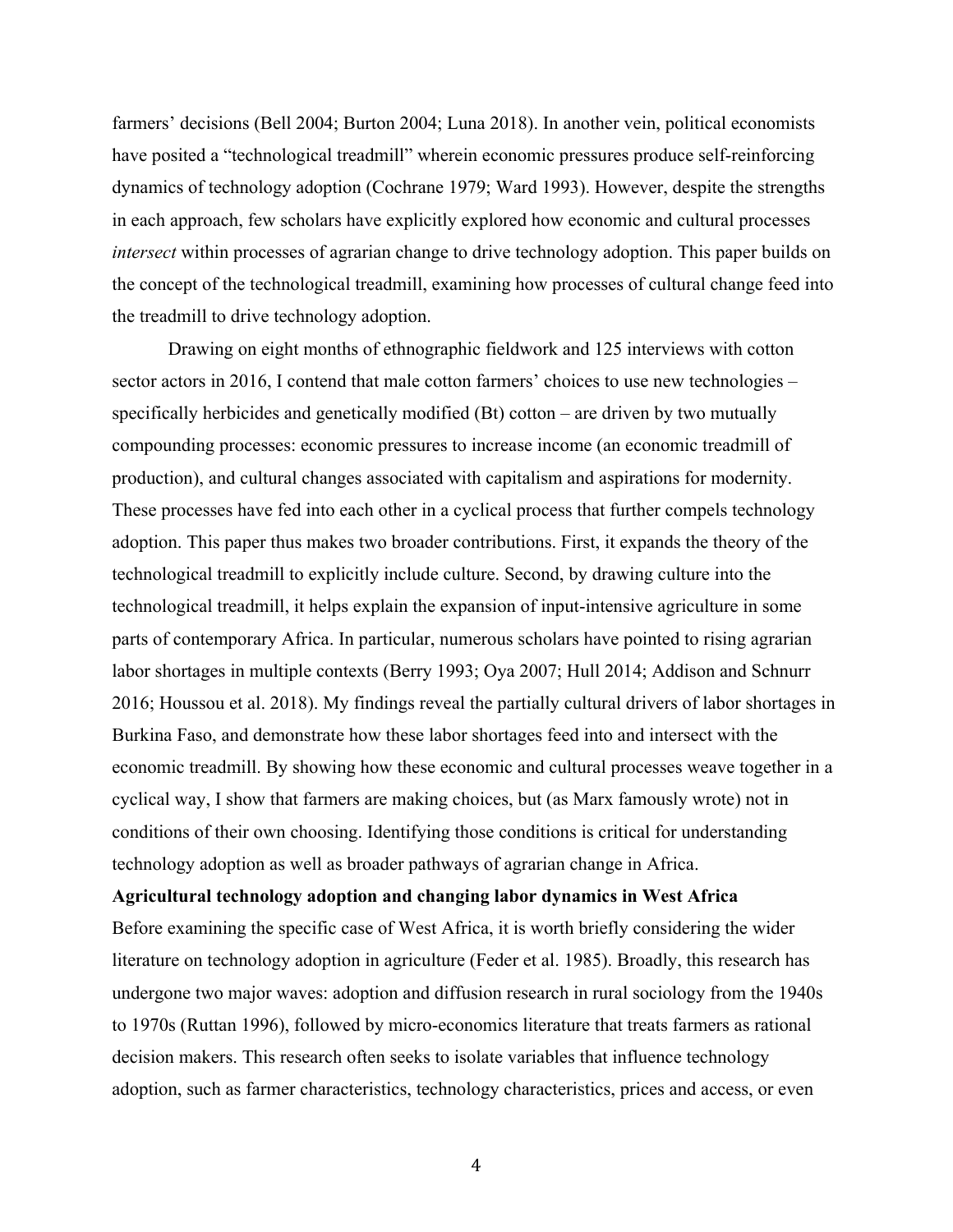social network attributes (Rogers 2010; Feder and Savastano 2017). In contrast to this microapproach, macro-economists zoom out from the individual-level to examine characteristics of a region. "Factor scarcity" and "induced innovation" models (Boserup 1965; Hayami and Ruttan 1970) posit that farmers innovate (or adopt new technologies) when faced with population pressures, or a change in the cost or availability of a major factor of production such as land or labor.

A very different macro-level approach comes from political economists of agrarian change, who have theorized a "technological treadmill" (Cochrane 1979; Buttel et al. 1990; Ward 1993), wherein farmers adopt new technologies because of the escalating economic pressures of capitalism. In this perspective, technology adoption is seen not as a rational choice made by free actors, but as more of a necessity for economic survival. In Cochrane's (1958; 1979) classic formulation, as more farmers adopt a new technology, overall farm output increases and prices fall, further compelling farmers to adopt the technology in order to stay afloat. In broader usage, the treadmill refers to the myriad political-economic drivers that necessitate shifts toward ever more input-intensive agriculture (Galt 2013; Stone and Flachs 2018). Some scholars have also drawn explicit parallels between the agricultural technology treadmill and the environmental sociology concept of capitalism's "treadmill of production" (Bell 2004; Buttel 2004). The technological treadmill also parallels the idea of technological "lock-in," whereby farmers continue to use an inefficient or damaging technology (Cowan and Gunby 1996; Wilson and Tisdell 2001), and the concept of the "reproductive squeeze" (Bernstein 2010; Li 2014), wherein farmers are pinched by rising costs and falling incomes.

While agrarian political economy offers an important counterbalance to mainstream economic approaches to technology adoption, both of these approaches can still overlook noneconomic processes that shape technology adoption. Stone (2016), for example, has differentiated between different types of farmer learning, including social (learning by watching others), environmental (learning by doing), and didactic (learning as a result of external actor influence, such as lobbying by agri-businesses or the state). In the social or cultural realm, rural sociologists have argued that farmer behavior is shaped by cultural ideals of what constitutes a "good farmer" (Burton 2004; McGuire et al. 2013), farmer aspirations for status or prestige (Bell 2004; Burton et al. 2008; Harrison and Lloyd 2013), or performances of masculinity (Saugeres 2002; Campbell et al. 2006). Farmers may adopt – or avoid – technologies or practices to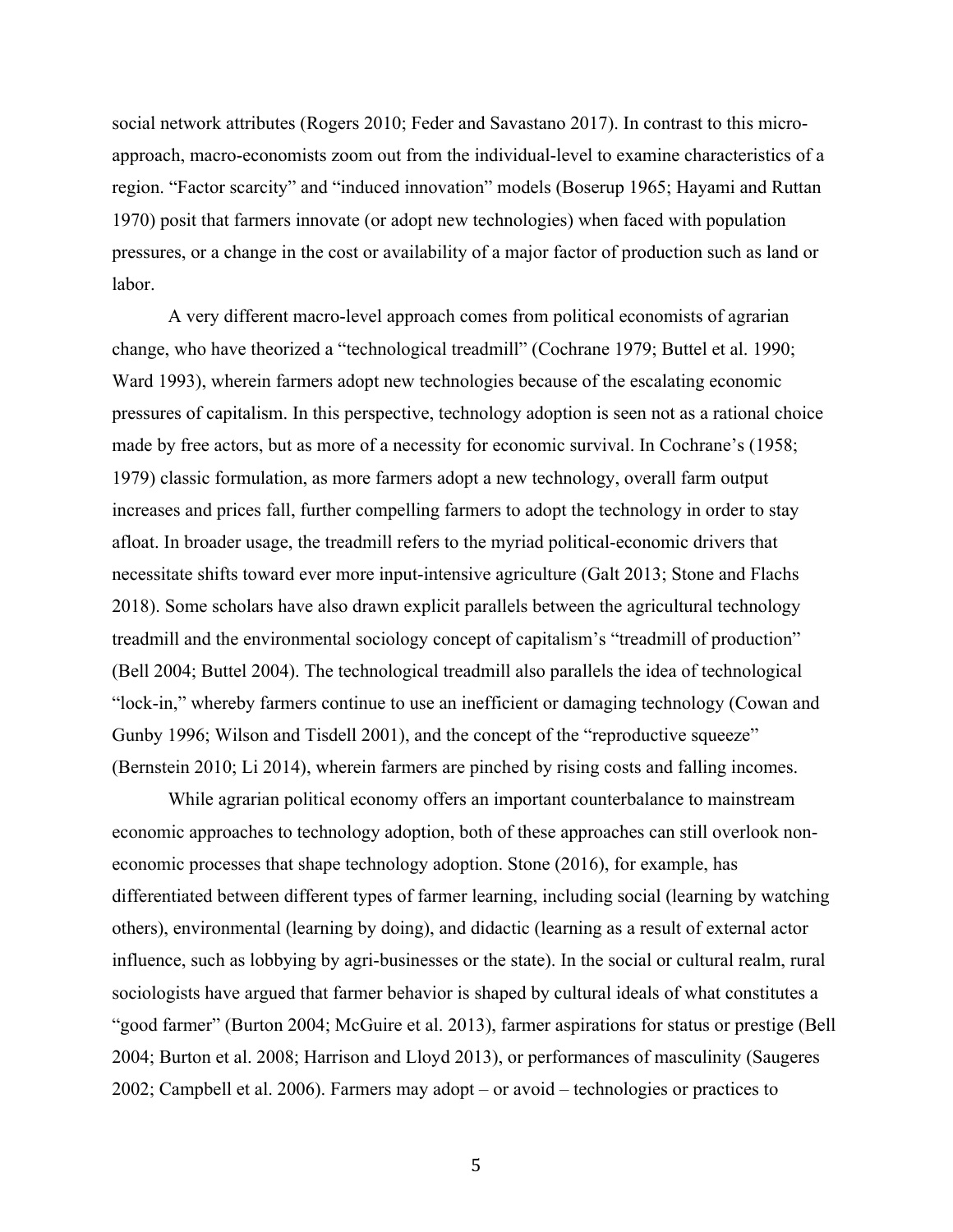perform racial or ethnic identity and status (Gidwani 2008; Yeh 2013) or to go along with social fads (Stone 2007). In Burkina Faso, technology choices are influenced by farmers' aspirations for the status of Western modernity (Luna 2018). In sum, this scholarship contends that farmers' technology choices are shaped by efforts to perform identities or achieve status within specific cultural settings.

Despite these myriad insights, most literature on farmer behavior and technology adoption remains fragmented, and relatively little attention has been paid to the *interactions* between economic and cultural components. However, we cannot assume that economic and cultural components simply add together or matter independently of each other at different times. Instead, we must interrogate *how* they fit together and interact, situating technology adoption within historical and contingent processes of agrarian change. This is particularly relevant for understanding the current expansion of labor-saving technologies in Africa south of the Sahara: while labor shortages may be a proximate driver of technology adoption, a more complete explanation would also examine the drivers of labor shortages.

For this, we can turn to scholarship on agrarian change, which offers insight into historical processes, contested relationships of power, and changing labor dynamics in West African agriculture. This literature shows that West African farmers have historically faced labor rather than land shortages (Berry 1993; Hill 1997; Bryceson 2002), and mid- to large-scale farming has depended on mobilizing low-cost labor (Guyer 1997; Oya 2007). This often meant a male household head procuring family labor from combinations of wives, offspring, extended family and mutual-aid workgroups. Family labor remains critical, despite widespread wage and contract labor across the continent (Cordell et al. 1996; Ponte 2000). However, the control of family labor has always been subject to power contestations – what Berry (1993, p. 137) terms the "micropolitics of labor mobilization and control." This includes "culturally constructed understandings of authority and obligation" (Berry 1993, p. 138), wherein the household head (typically male) occupies a position of seniority, and in return provides junior household members with social and material goods (Berry 1985; Berry 1993; Toulmin and Guèye 2003). Labor control – and, correspondingly, labor scarcity – is thus not just a question of wage labor rates, but is enmeshed in cultural understandings and social relationships of power, which are subject to constant negotiation, contestation, and change.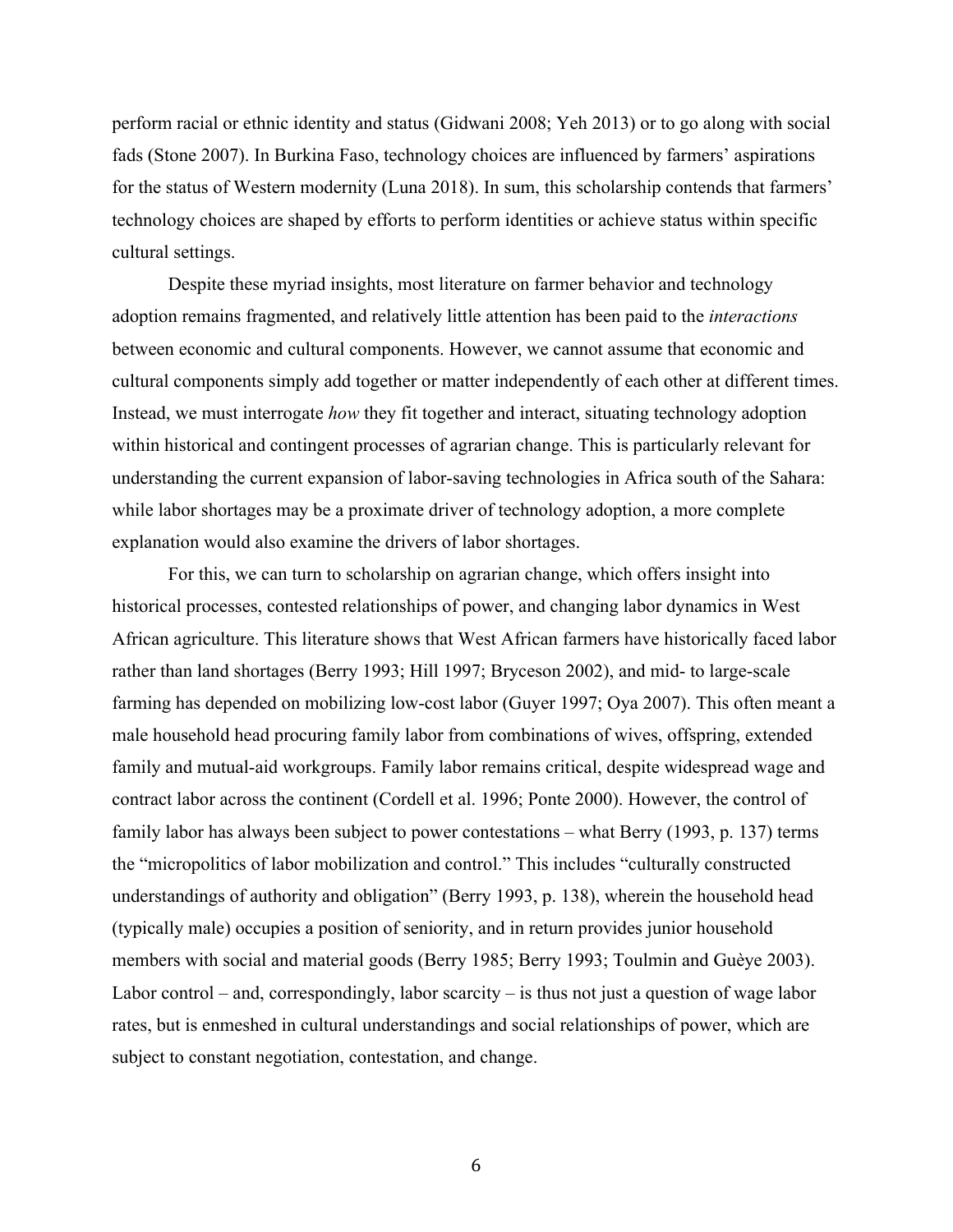There are two notable trends in rural West African labor dynamics. First, in many places, including West African cotton zones, previously extended-family farming operations are splintering into smaller family units as a result of intergenerational conflicts, land pressures, crises in male cash crop production, and rising opportunities/necessities for off-farm employment (Becker 1990; Berry 1993; Gray and Kevane 2001; Toulmin and Guèye 2003; Bernstein 2004; Bryceson 2019). Individualized farming operations reduce farmers' access to labor from extended family members, particularly when accompanied by a reduction in mutual-aid work groups. Second, many farmers struggle to mobilize labor *within* the nuclear family, resulting from the individualization of livelihoods, changing reciprocal obligations within families, young people migrating for work, and parents putting their children in school (Berry 1985; Oya 2007; Hull 2014). This scholarship reveals the deeper processes of change affecting male farmers' ability to mobilize labor, and I draw on these insights in examining how economic and cultural factors interact to shape technology adoption in the Burkina Faso cotton sector.

#### **Case background and methods**

Cotton farming is the leading edge for agricultural modernization and technology adoption in many West African countries (Gray and Moseley 2008). In Burkina Faso, cotton has been the primary agricultural export for decades, and was only recently surpassed by gold as the leading source of export revenue. Following forced production for France during the colonial era, Burkinabè cotton production was organized by a state marketing board (SOFITEX) in the late 1970s. Although Burkina Faso partially liberalized the cotton sector in 2004 under pressure from the World Bank, SOFITEX has retained control over the southwest region, which continues to produce roughly 80% of the country's cotton (Dowd-Uribe 2014a).

Agricultural technology adoption in the southwest has been facilitated by SOFITEX's efforts in agricultural extension, marketing, and credit services. In the 1980s, SOFITEX introduced and financed animal traction and plows (Gray and Kevane 2001), and obtained external credit and donor support to extend credit to farmers to purchase inputs like pesticides and fertilizers. Currently, SOFITEX farmers are organized into groups (GPCs), often based on kinship. Through extension agents, SOFITEX provides GPCs with inputs (seeds, fertilizer, pesticides) on credit at the beginning of the farming season, and later picks up farmers' harvested cotton. After weighing the cotton, SOFITEX pays the GPC a lump sum for the amount they are owed minus their credits. This system helps SOFITEX recoup costs, but also means that farmers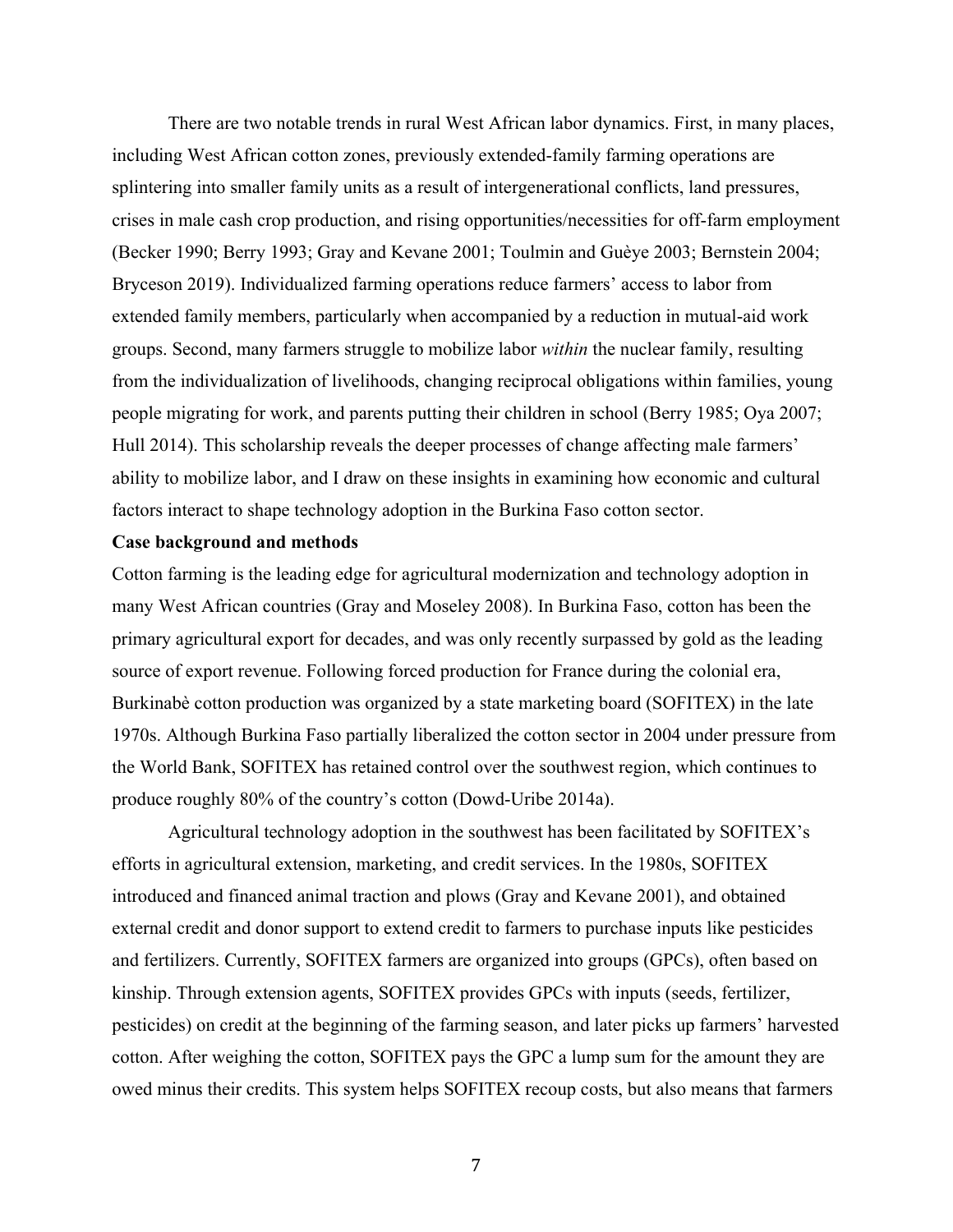pay for other farmers' debts, which can lead to significant in-fighting within families and GPCs (Gray et al. 2018; Luna 2019). SOFITEX also withholds credit and inputs from indebted farmers and GPCs, which is more frequently smaller-scale and resource-poor farmers (Gray et al. 2018).

In recent years, agricultural inputs – and herbicides in particular – have become more widely available via market channels. Market chemicals are often cheaper than SOFITEX products because they don't include a credit fee, are illegally imported (Toe et al. 2013), or are generic products from China. However, market chemicals often require cash up-front, which many farmers do not have at the start of the farming season. Because of this, farmers still use SOFITEX to get many of their inputs on credit. Overall input use has been rising in recent decades (Faure and Vognan 2012), and herbicide use in particular has risen substantially in the last ten to fifteen years (Bationo 2017). A pesticide salesperson in the regional city of Houndé, for example, told me that in 2003 there were only three pesticide sellers, and demand was low. In 2016, the Houndé markets were jam-packed with pesticide stalls. A SOFITEX extension agent in the Houndé region called farmers' level of herbicide use "frightening." The Plant Protection division of the Ministry of Agriculture, which tracks pesticide imports in Burkina Faso, also reports dramatic increases in herbicides. Nonetheless, data on the quantity and change in herbicide use in Burkina Faso is still limited (Ouédraogo et al. 2011).

The second – more internationally visible – agricultural technology in Burkina Faso has been genetically modified Bt cotton that (initially at least) reduced insecticide use from six sprays to two sprays (Dowd-Uribe 2014b). Bt cotton seed was sold to farmers by SOFITEX on credit, costing CFA27,000 (roughly US\$50) per hectare. Farmers began growing it in 2008, and up to 70% of cotton farmers had adopted Bt cotton before the state ended production in 2016 due to a short fiber length and declining export receipts (Dowd-Uribe and Schnurr 2016). Farmers' adoption of Bt cotton decreased their labor in the particularly grueling (and hazardous) labor of spraying insecticides, although it may have increased labor needed at harvest time (Sanou et al. 2018).

#### Methods and field site

This paper draws on eight months of qualitative research conducted in Burkina Faso between February and December 2016. I conducted 125 interviews with cotton sector actors, including cotton company employees, government and non-governmental agency employees, and farmers. The crucial data for this paper come from five months of fieldwork conducted in two farming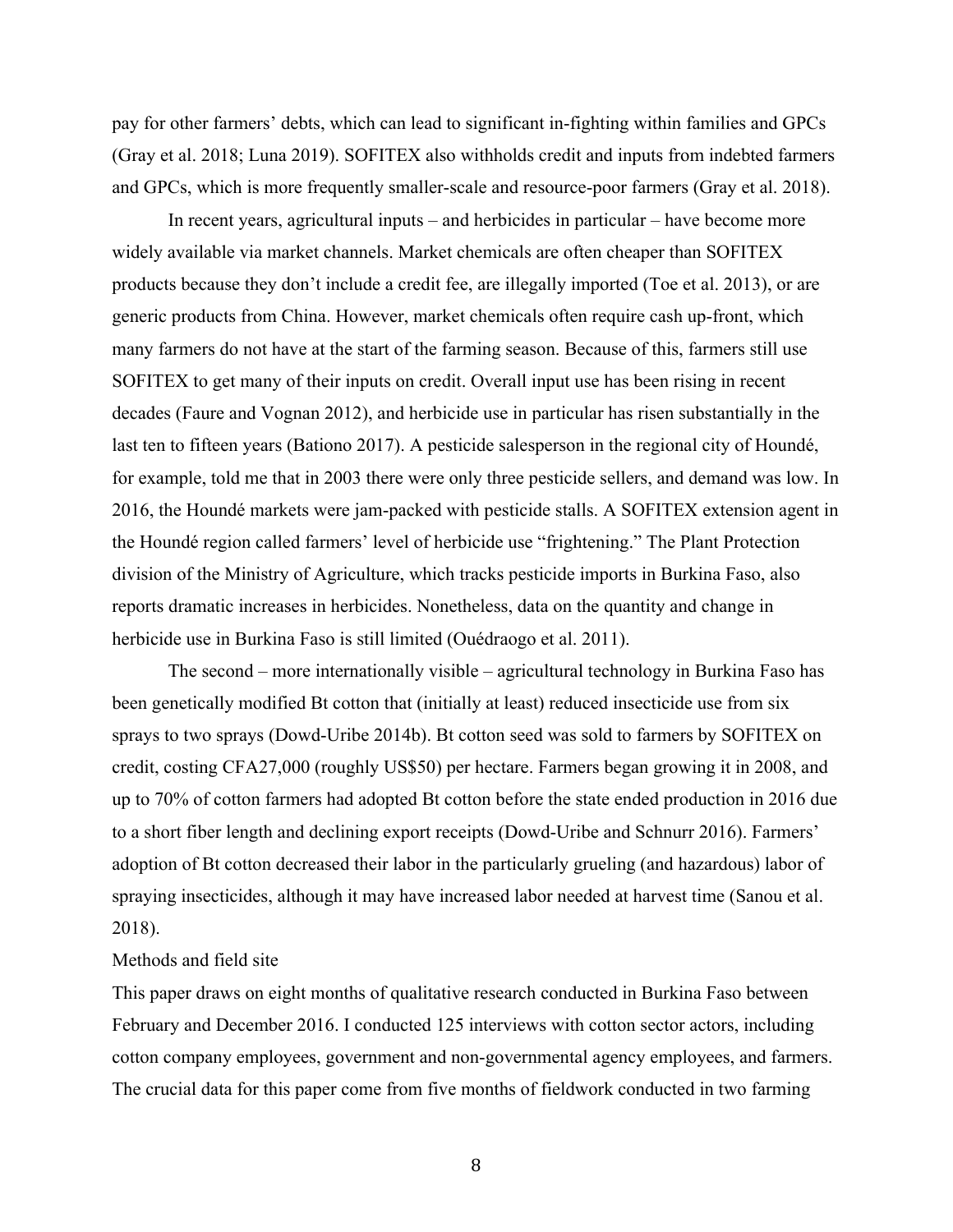communities: Kongolekan and Dougoumato in the Tuy Province of the Hauts-Bassins region, part of the Houndé region in the SOFITEX organizational system. Houndé is portrayed by SOFITEX officials as one of the leading regions in terms of technology adoption and agricultural modernization. Kongolekan and Dougoumato are adjacent communities of predominantly Bwa farmers, with a combined population of roughly 4,000 people. Based on my data, farms range from two to fifty hectares, with most farmers growing three to fifteen hectares (often on multiple plots of land). Most farmers concentrate on cotton and corn, and grow what they call "small crops" on the side (such as beans and peanuts) and occasionally other crops like soy. The majority of farmers use animal traction, and a dozen or so now own tractors. Some farmers do not have or have lost their oxen, primarily due to debt. Farmers without oxen tend to pay other farmers or trade their labor in exchange for borrowing oxen or having a tractor till their field.

Gendered structures of property and labor significantly shape farming practices. In general in Burkina Faso, men control land and access to land (Kevane and Gray 1999). Unlike some areas of Burkina Faso (Haider et al. 2017), male Bwa farmers in Kongolekan and Dougoumato do not subdivide their fields into household and individual fields. Instead, most fields are controlled by the male household head. Cotton production is also a predominantly male-controlled activity as a result of the colonial shaping of the cotton sector (Gray and Moseley 2008). However, a few women (often widows) do run their own cotton farms, and on all farms, women provide substantial amounts of labor. Small numbers of women have left their husbands to pursue alternative livelihoods or to farm on their own, while others engage in more hidden forms of resistance (Luna 2019).

To understand technology adoption processes, I draw on 43 interviews with male farmers and 24 interviews with rural women, representing a wide range of ages and socio-economic attributes. Although I focus on male cotton farmer decisions to adopt technologies, female perspectives help inform my understanding of the changing family, cultural, and labor dynamics in the community. I first interviewed a set of wealthier and larger-scale male farmers who manage the cotton farming organizations (GPCs), then proceeded to interview farmers I met at random in social settings, and later sought out interviews with women and smaller-scale and indebted farmers. In these 1.5- 2 hour interviews, I asked open-ended questions about the changes people had seen in the community during their lives, and more specific questions about their farming practices, farm change, technologies, difficulties, and aspirations for the future.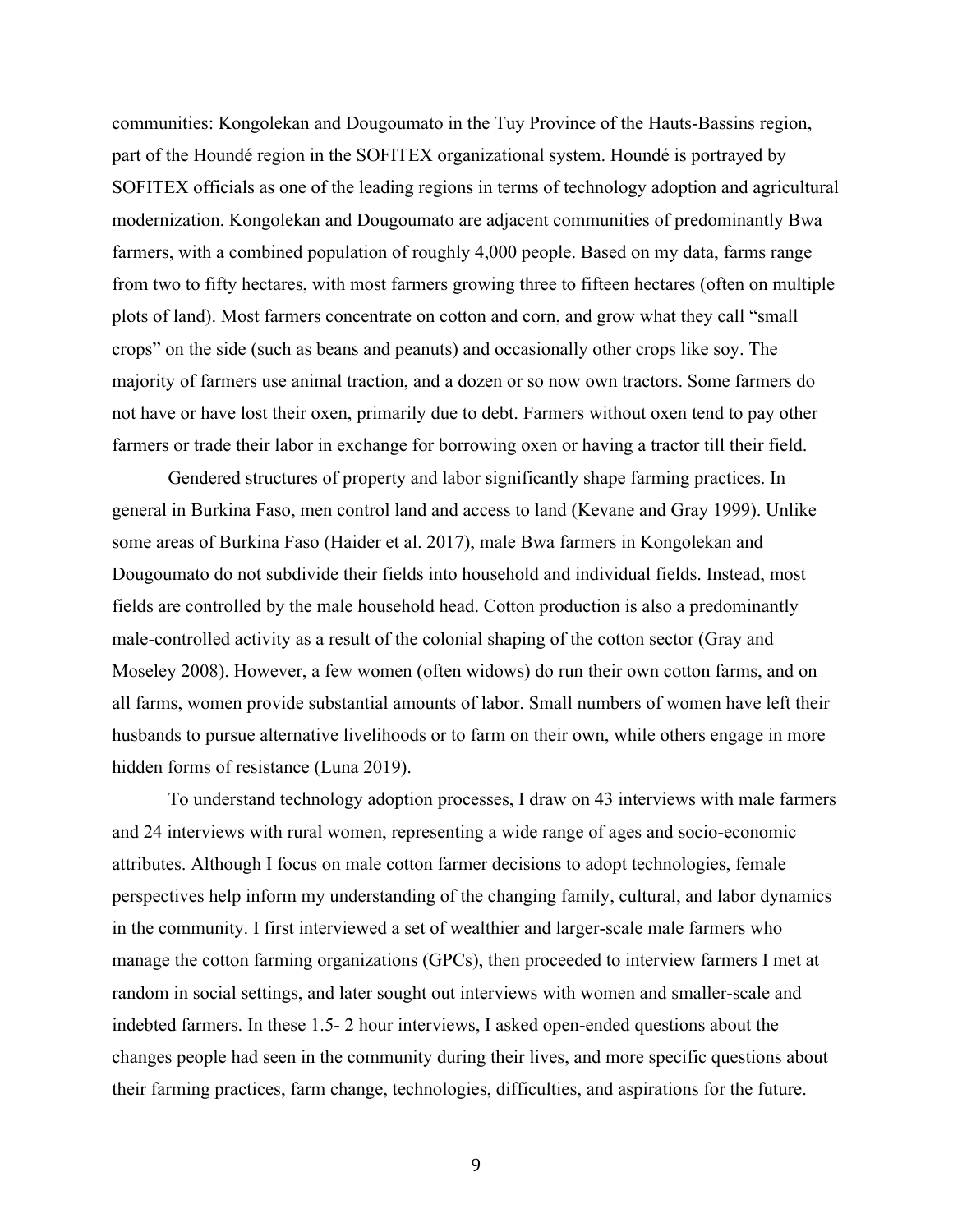These interviews were conducted in Dioula (the local trade language, which I speak nearly fluently), with part-time research assistance from two Burkinabè Master's degree students from the University of Ouagadougou. I also draw on extensive fieldnote data from five months of participant observation fieldwork: going to farmers' fields, farming, drinking tea, attending religious events, and spending many evenings chatting with small groups of people. In these informal settings, I spoke with large numbers of farmers of all ages, and sought to understand peoples' views on their changing social world. Finally, my research assistants transcribed my recorded interviews and I re-listened to the tapes while reading the transcripts. I coded my interviews and fieldnotes for themes in an iterative process (Lofland et al. 2006), examining my findings in light of pre-existing theories and literature.

**New agricultural technologies: a solution to increasing production with declining labor** Describing a cyclical process presents the conundrum of where to begin. Given the explanatory aim of this paper (technology adoption), I begin by describing farmers' proximate explanations for adopting agricultural technologies, and then work backwards to explain the dynamics driving those proximate conditions. In explaining technology adoption, many farmers identify a desire to increase their income and farm production in the face of labor shortages. In this section, I discuss these economic drivers, which correspond with the classic technological treadmill of capitalist agriculture. In this treadmill, technology becomes essential for staying afloat, yet also locks farmers into a productivist and competitive farming system in which some farmers get ahead and others fall behind. In the latter section of the paper, I examine how cultural changes feed into this system.

## The economic treadmill

Farmers face economic pressures that originate in both the global political economy as well as local processes of "micro-capitalism" (Bernstein 2010; Li 2014). The economic squeeze farmers face – costs rising faster than incomes – is partially a result of global political economic forces: U.S. cotton subsidies depress global cotton prices (Gray and Moseley 2008); the devaluation of the CFA franc in 1994 effectively raised the price of imported goods such as fertilizer (Noble 1994); and structural adjustment programs forced African nations to remove or reduce subsidies on education, health, and agricultural inputs. These neoliberal policies increased costs for many rural families in West Africa (Bryceson 2002), thus creating state- and individual-level pressures to increase production of export goods like cotton (Gray and Moseley 2008).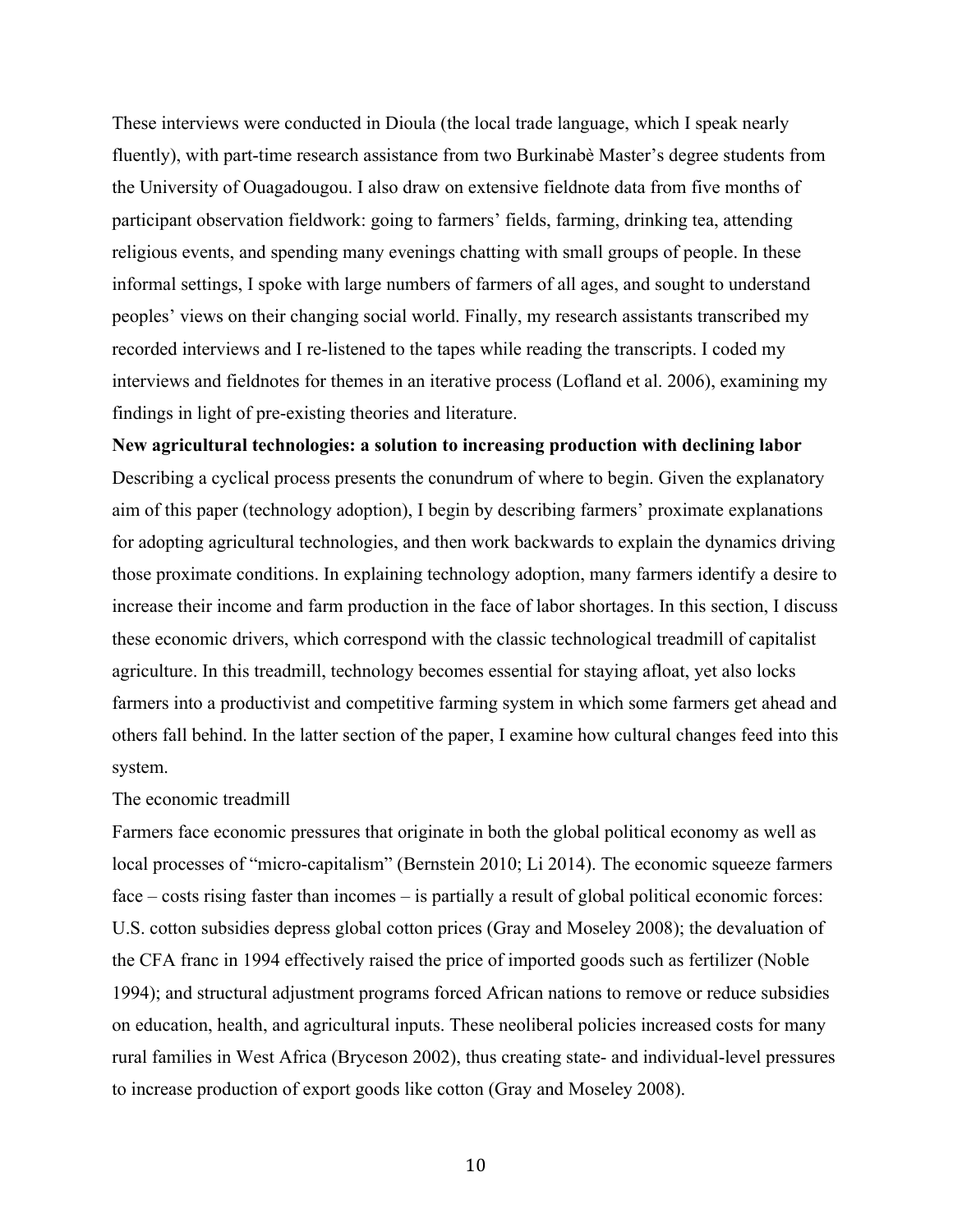Farmers report that their expenses have been rising, which creates pressure to increase their incomes. Some of these expenses are off-farm, such as school fees, medical bills, transportation and gas, clothing, funerals and marriages, religious costs (such as animal sacrifices or tithes), and goods such as motorcycles, metal roofs, solar panels, TVs and cable TV subscriptions, cell phones, and cell phone service (which costs roughly US\$0.25/minute). Other rising expenses result from the farm changes I describe in this paper. Women report that with greater herbicide use, they grow fewer "sauce crops" within and beside their fields, so families must purchase more sauce ingredients than before. Women and men also explain that in the severe labor crunch they face, women rarely pound corn anymore, and increasingly pay to use the mechanical grinders now available in the village.

On-farm expenses are also rising. Faure and Vognan (2012) document an overall trend of rising input costs, alongside fluctuating prices received for cotton (Bassett 2014). They find that cotton production's profitability margin (already slim) is likely declining over time. My own research suggests that cotton farming is more economically precarious than often claimed in official reports from SOFITEX and in some agronomic publications. Based on interviews and focus groups, I estimate that farmers with two cows and a motorcycle have fixed operating costs of *roughly* CFA185,000 per year, plus CFA109,500 per hectare for inputs, not including labor costs.1 Thus, an "average" farm of three hectares of cotton, making SOFITEX's average yield of 915 kg/hectare, receiving CFA235 per kilogram of cotton (2016), would net only CFA132,000, *not including* labor costs.

The resulting struggle to cover expenses is reflected in story after story I heard from farmers. For example, one small-scale farmer in his thirties told me: "One year, I sat down to evaluate my expenses, and I realized that …It's like we work for free. Even if you had a good yield, if you really look at your costs, your yields, there's not profit in it. The sweat that you spent, you didn't get a profit." A mid-size farmer told me that he farms more hectares, and gets higher yields than before, and yet he feels like he is standing in place (an apt description of a treadmill). A larger-scale farmer with a tractor explained: "We do earn a little bit of money, but it all goes back into purchasing inputs and equipment. Nothing is left." These concerns about

 $<sup>1</sup>$  This includes costs for: backpack sprayers, motorcycles, gas, carts, corruption (paying the cotton conditioner),</sup> UNPCB (union) fees, cows, cow vaccines, cow food during the dry season, and a cow plow. Per-hectare costs include seed, fertilizer, insecticide, herbicides, meals for harvest laborers, and GPC fees. Costs can vary *significantly*. These cost calculations are based on group discussions with male farmers.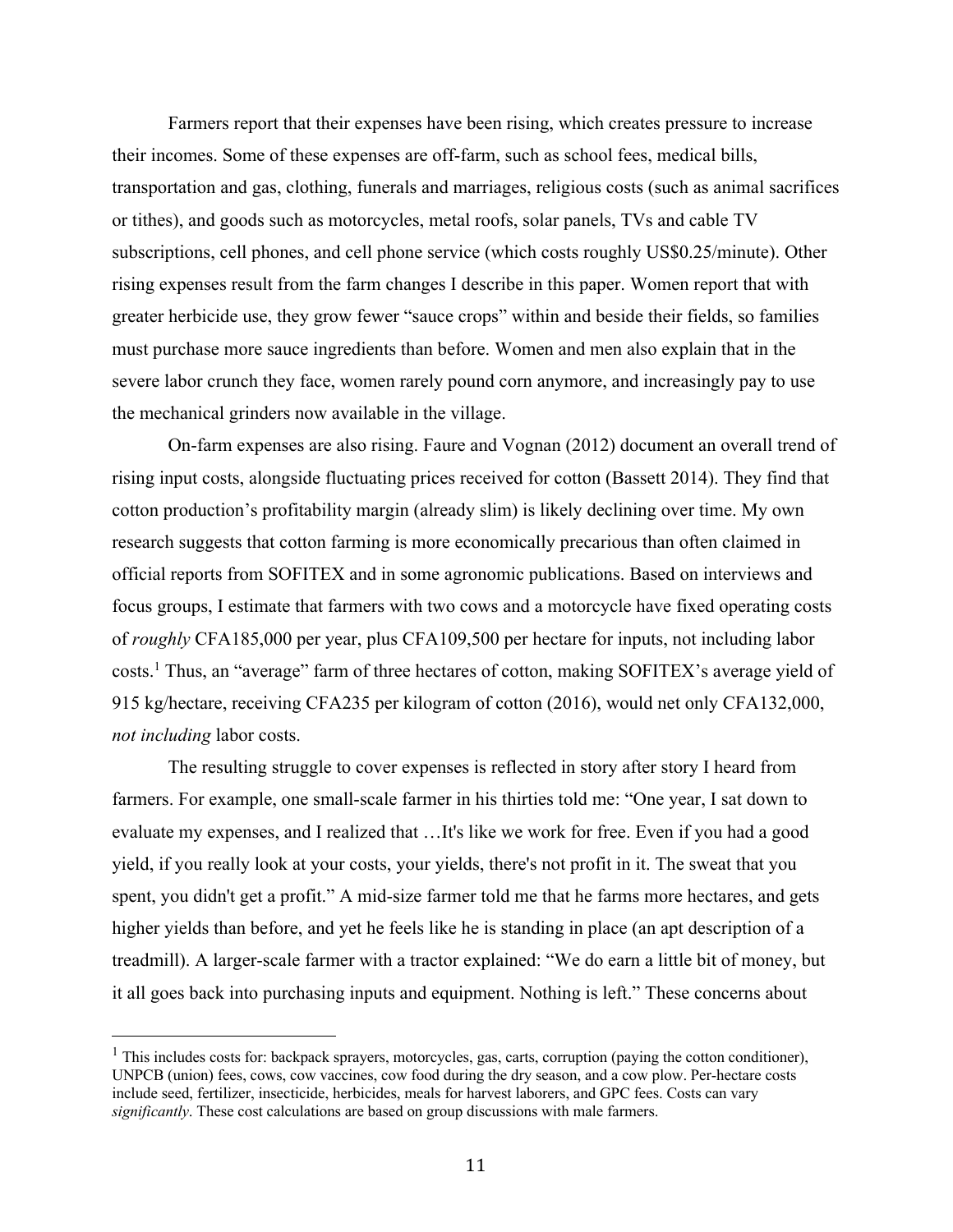narrow margins are further confirmed by a recent study of GPC records in the Tuy Province (near where the present study was conducted), where roughly 45% of farmers growing less than five hectares of cotton had incurred debt during the 2004–2010 period (Gray et al. 2018). Given these low – and sometimes negative – incomes, many farmers find themselves in what Bernstein (2010) calls a "simple reproduction squeeze" – with overall costs rising faster than their incomes. Increasing cotton production in the face of labor shortages

In the face of this squeeze, many farmers seek to increase cotton production – which, through SOFITEX, has a guaranteed price and provides access to inputs on credit. Many farmers have tried alternatives to cotton (including soy, sesame, and expanded corn production), but say that price volatility, uncertain markets, striga weed, and lack of access to inputs on credit become problematic. Furthermore, options for wage employment or off-farm income are scarce, though some farmers engage in petty trading (notably herbicide sales) or pursue occupations such as clothes tailoring or masonry in addition to farming. Wealthier farmers operate grinding mills or transportation services, and the few who own tractors use them to till fields and shuck corn for non-motorized farmers. However, for many farmers, increasing cash crop production is a key strategy to try to increase income, provided they have access to land.<sup>2</sup> For example, one woman explained expanded cotton acreage as a strategy for farmers "to increase their revenue. They want to increase their revenue to go forward. You see now, when you have a lot of children in school, if you don't have big yields you can't pay their fees." Like many others, this woman ties yields to larger fields, and to the need to meet rising expenses.

However, expanded acreage – particularly of cotton – requires more labor, which is increasingly hard to come by, and expensive to hire. Labor shortages in the early season are time-sensitive, as farmers rush to get their fields cleared, tilled, planted, thinned, and weeded. Hiring labor in the early season is thus particularly expensive and often cost-prohibitive. In this context, controlling and exploiting family labor is the crux of farm profitability for male cotton farmers. This became vividly clear to me through interviews with SOFITEX employees. Whereas previously many of them had farmed cotton by hiring labor, by 2016 many had left

 $2$  Until recently, access to land was not a major constraint for most farmers in this area, although "older" families controlling the land have more land than more recently arrived or migrant families. However, with increasing farm size, forest conservation enclosures, rising numbers of migrant farmers, population growth, and families splitting, land is becoming limited. Thus, the strategy of increasing farm size to increase production may shift. However, pressures on land may be offset by rising social differentiation, as in U.S. farming communities, where some farmers fall out of the system and other farmers then incorporate their land (see Bell 2004).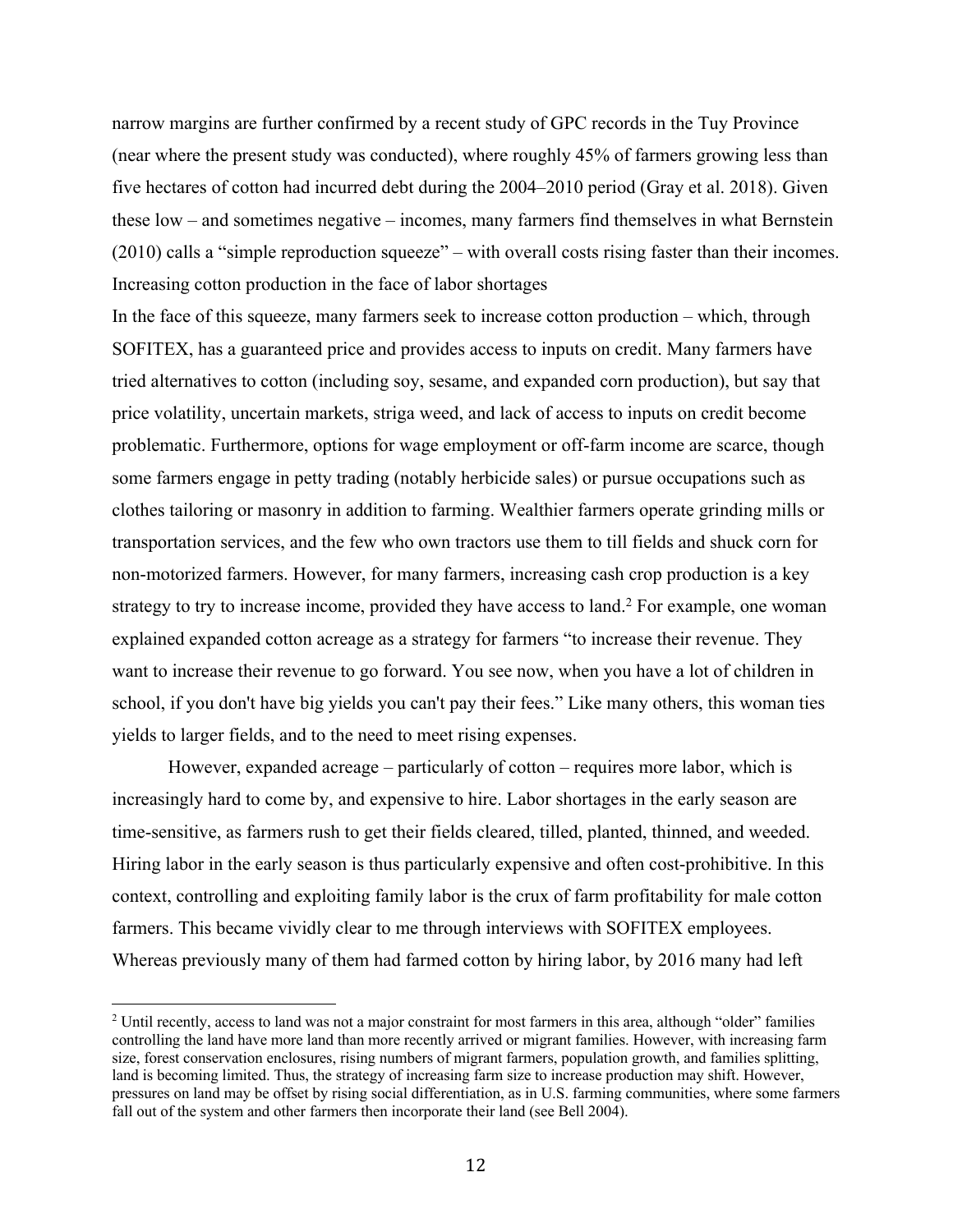cotton farming, explaining that: "If you have to pay for all the labor, for a tractor owner to come plow your fields, and then for people to come plant, and then people to weed, or to spray, and the chemicals, and then the people to come harvest, you look at all those expenses, and it's better to just keep your money at home. It's not profitable." In other words, cotton is *only profitable* when men can appropriate the poorly-paid or unpaid labor of their family members. This assertion, echoed by many interviewees, is also supported by data I collected on labor costs.<sup>3</sup>

Farmers describe labor supply as a major factor shaping their production. The following interaction with a middle-aged male farmer in his fields illustrates a common theme:

I asked how much cotton they grew. He said not much… only five hectares… He said they couldn't do more – it was just him and his wife now, and his boys were in high school now and weren't around to work for all of the farming season …"We're just

trying to do our best." He said, "If our kids weren't in school, we could farm more." Even farmers who want to hire labor have difficulty doing so. Farmers explained that mutual-aid work groups (*ligili*) between families have largely disappeared, with the remaining groups (women and a church youth group) working "only for money" and only at certain times of the year. In terms of hiring contract or wage laborers, a relatively wealthy middle-aged male farmer told me: "Sometimes you can find hired labor, but the last two years it has been difficult, there isn't anyone to hire." Some community members think migrant workers are now working in artisanal gold mines (see Werthmann 2009). Others, particularly poorer farmers, point out that the problem is lacking both people *and* the money to hire people. As one man in his mid-30s put it: "When you farm alone (split up) there are difficulties… If you have enough money, you can hire people to work for you, because there are a lot of people around... But when you don't have the money, it's very difficult. Because you don't have the people. You don't have the people." In essence, the Catch-22 for poor farmers is that making money requires people, but hiring people requires money.

Labor-saving technologies

<sup>&</sup>lt;sup>3</sup> I found (CFA) wage/service rates *per hectare* of: 25,000 (tilling, tractor), 10,000 (delivering inputs to farm), 13,750 (seed planting/re-planting), 5,500 (thinning), 10,000 (weeding, oxen), 12,500 (hilling, oxen), 6,000 (spraying), 25,000 (harvest), 5,000 (transportation of harvested cotton). This adds up to CFA117,750 per hectare. At CFA215,000 net income per hectare, and additional per-hectare input costs of CFA109,500, it is not profitable to hire all labor. (This calculation excludes the aforementioned fixed costs, assuming the farmer hires out all these services).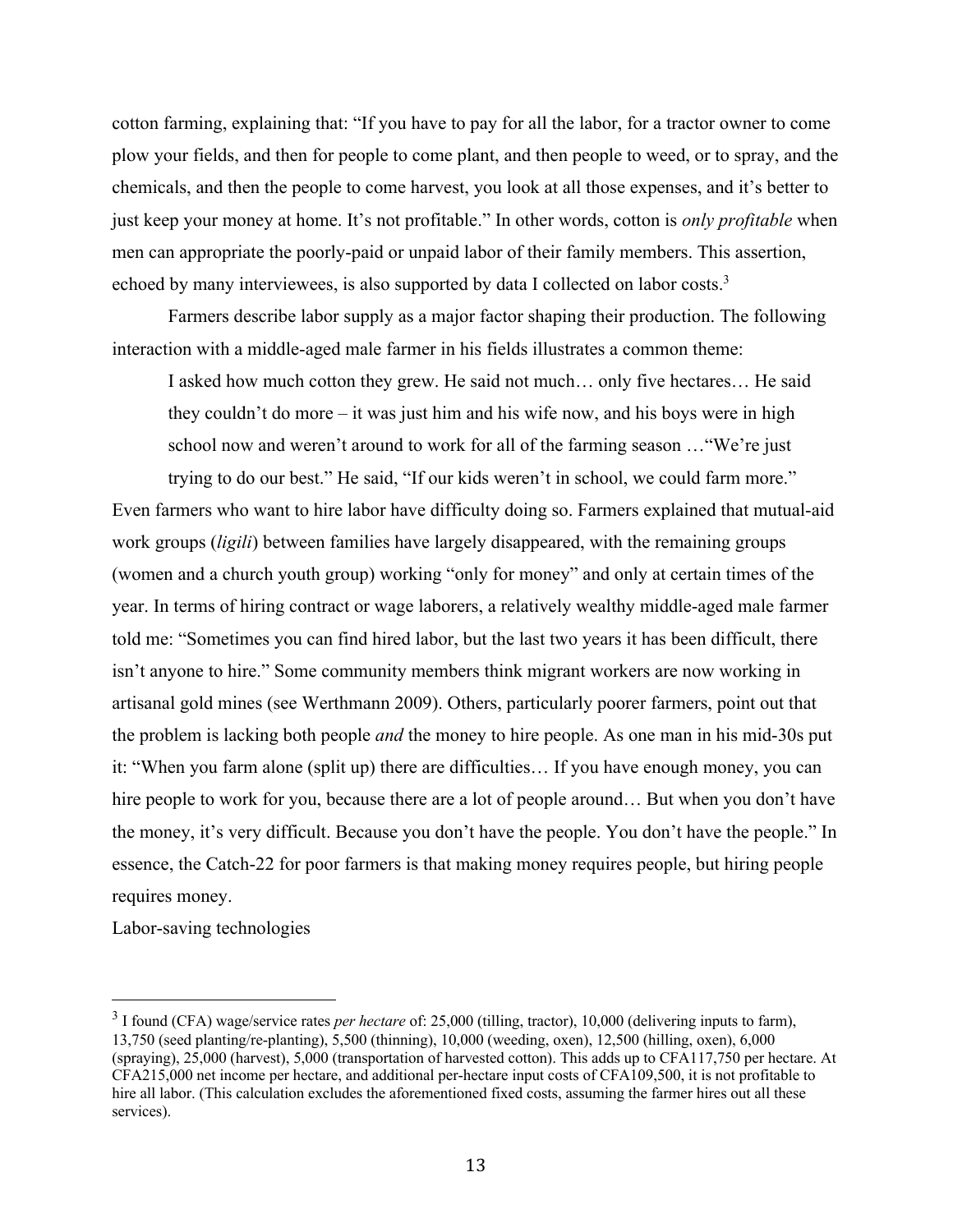Enter labor-saving agricultural technologies. Herbicides in particular are often explained as a necessity for maintaining or increasing production of cotton and corn while "not having the people." One older woman explained:

When you see the fields of one person, you have the impression that it must be a huge number of people farming those fields, but no, it's just one person. Because now, when the weeds come up, we have products (meaning herbicides). … There are many things now, which is why the fields are getting bigger and bigger.

Similarly, the male farmer above who discussed his children being in school told me that "*pesticides are our children now*," using the local term (*fura*) that farmers use for all pesticides, but referring specifically to how herbicides had replaced his children's weeding labor. A middleaged woman commented: "You see how the fields are growing? It's not because of the strength of people. It's the products, which help people by reducing their manual tasks. This allows us to increase our field size... The number of people you would have needed…" The woman trailed off, as if overwhelmed by the thought of weeding that many fields.

Answers were similar when I asked farmers why they had adopted genetically modified Bt cotton. In particular, they talked about their desire to reduce the noxious labor of spraying insecticides. Larger farmers said Bt cotton had enabled them to increase their field size because of the reduced labor requirements (also see Dowd-Uribe 2014b; Sanou et al. 2018), whereas smaller-scale farmers said Bt cotton helped them maintain their small production. For example, one small-scale farmer (2 hectares of cotton) in his early thirties said:

[I grow Bt] because I'm farming alone. It is just me and my cows. With regular cotton it is exhausting. The GM [genetically modified] cotton is less work, so you can rest a little bit, you don't have to spray [insecticides] a lot. For example, you can spray the GM cotton only twice. That's why I chose to grow GM.

Thus, in the case of both herbicides and Bt cotton, farmers explain that they opt for these technologies as a way to maintain or increase farm size despite rising labor shortages.

However, increasing field sizes results in a severe labor crunch at harvest time. Farmers estimate that harvesting cotton (by hand) requires thirty days of labor per hectare. It costs CFA25,000 to hire this labor, but farmers are cash-strapped at this time, as school fees are due, and they haven't sold their farm products yet. However, cotton doesn't spoil (although it loses weight from drying and there are risks of damage) and can be harvested slowly. Poorer families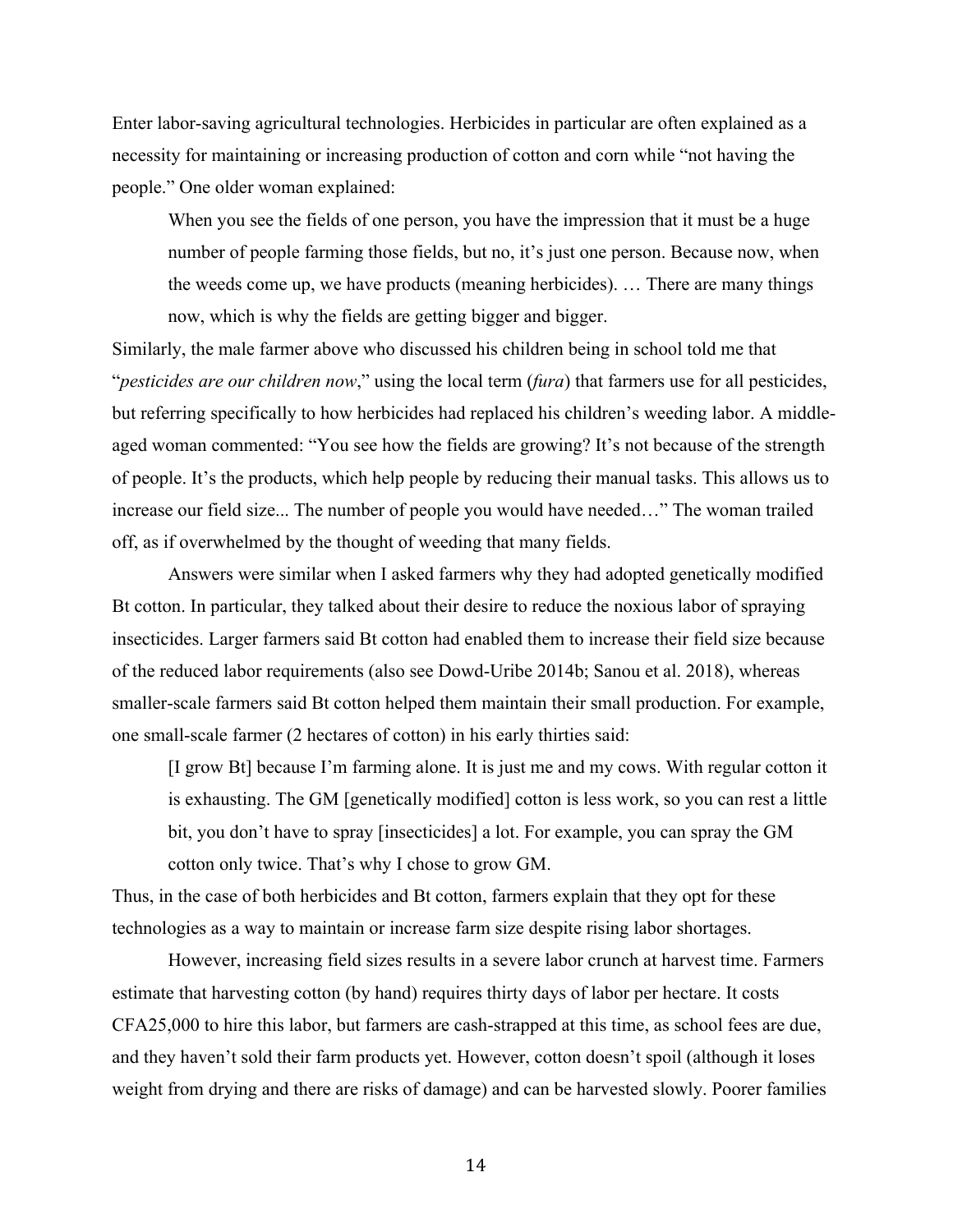often take months to finish harvesting their cotton. Some farmers hire groups of women and promise to pay them later once the cotton money comes in. Other farmers harvest and sell earlymaturing (and quick harvesting) corn in order to pay people to harvest their cotton. This latter system actually operates as a sophisticated labor-saving system, wherein farmers grow inputintensive corn to replace labor for the cotton harvest. Most farmers depend on SOFITEXsupplied fertilizer for their corn (SOFITEX supplies corn fertilizer on credit to farmers who grow more than three hectares of cotton), and/or siphon cotton fertilizer into their corn fields (Gray and Moseley 2008). Corn and cotton farming are thus intimately linked – with cotton production helping corn (access to inputs), and corn production helping solve the cotton labor crunch (money for harvest labor). This strategy, however, further ties farmers into the technology treadmill, as they grow input-intensive corn in order to produce cash to hire labor for their cotton harvest.

These processes operate as a technological treadmill, in that farmers' increased reliance on agricultural inputs increases their expenditures, further reinforcing pressures to increase their income. Most farmers purchase inputs on credit from SOFITEX. Although herbicides are frequently purchased with cash in the market, a few farmers sell SOFITEX inputs (fertilizer and insecticide) in order to purchase herbicides. This money is thus, in a sense, still obtained on credit. Yet credit, or debt (the Dioula word *juru* refers to both), creates additional pressure to increase production. As one older man insightfully put it:

It's debt that pushes farmers to increase their hectares. We think "the only way I can pay back my credit is if I increase my production." But that's not true! We just end up more indebted, continually running to try to pay our debt back! And we increase our acres and we tire ourselves out.

And so the economic treadmill turns (Figure 1). In the face of an economic squeeze, farmers seek to increase production, and they do so by maximizing the size of their farming operations. Increased farm size exacerbates existing labor shortages, which further drives technology adoption (on both cotton and corn fields) and increases debt. The increasing debt, in turn, keeps the cycle going, as farmers feel continued pressure to increase their incomes.

# [INSERT FIGURE 1 HERE]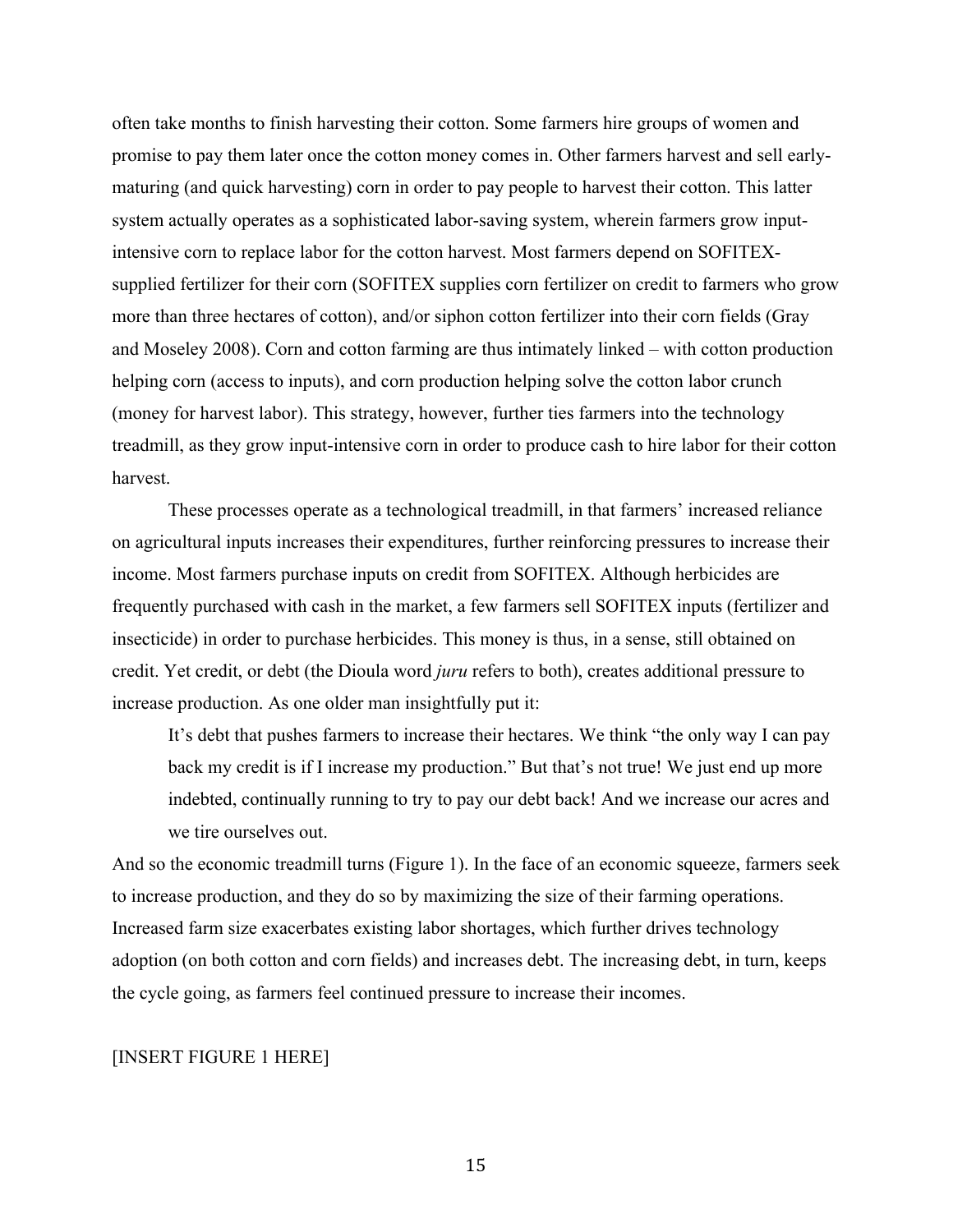There is a significant difference between wealthier and poorer farmers in this process. Poor farmers struggle with a vicious cycle: many sell their SOFITEX-provided inputs (such as fertilizer) at the beginning of the season, often to repay other debts and buy food. However, if they don't fertilize their fields they may have low yields. Low yields, in turn, mean they fall in debt with SOFITEX, and may have to sell their oxen to pay off their debt. Farmers without oxen often labor for a better-equipped farmer in exchange for access to a tractor or oxen. This often means they plant late, which can also lower yields. Furthermore, SOFITEX routinely denies credit to indebted farmers. Poor farmers can thus find themselves in a vicious treadmill of declining yields and rising debt, struggling to mobilize either labor *or* labor-saving technologies. In contrast, wealthier farmers benefit from their neighbors' misfortune: they purchase inputs from poorer farmers at below-SOFITEX rates, they charge poor farmers for their services (such as tilling, corn shucking, or grain grinding), and buy products like herbicides in bulk in regional cities and re-sell them locally for a mark-up. There are thus two very different treadmills for rich and poor farmers that help explain rising rural differentiation (Gray and Dowd-Uribe 2013).

# **Cultural change and labor shortages**

The story I have told so far, focused on economic drivers, provides a first-level explanation of technology adoption in relation to labor shortages. I now turn to further unpacking the question of *why* farmers are experiencing labor shortages. In this section, I explore three cultural drivers of labor shortages: extended farm families splitting up, parents putting children in school, and some women and young men refusing to provide free labor. Each of these shifting labor dynamics is part of a broader process of cultural change.

Cultural change: individualism, money, and aspirations for modernity I heard repeatedly from rural residents that their community has shifted away from a culture of hierarchical communalism toward a culture of individualism and aspirations for Western modernity and material wealth. I want to tread carefully here to not essentialize a static, traditional African social fabric being ripped apart by an externally imposed global capitalism or modernity (Berry 1993; Piot 1999; Hart 2004). While recognizing the dynamic and historical interplays between the constructed categories of global/local and modern/traditional, I *did* hear stories of a splintering social fabric over and over again from my research participants, male and female, young and old. These stories resonate with Tania Li's (2014) characterization of the emergence of capitalism in the Luaje highlands in Indonesia: rather than capitalism and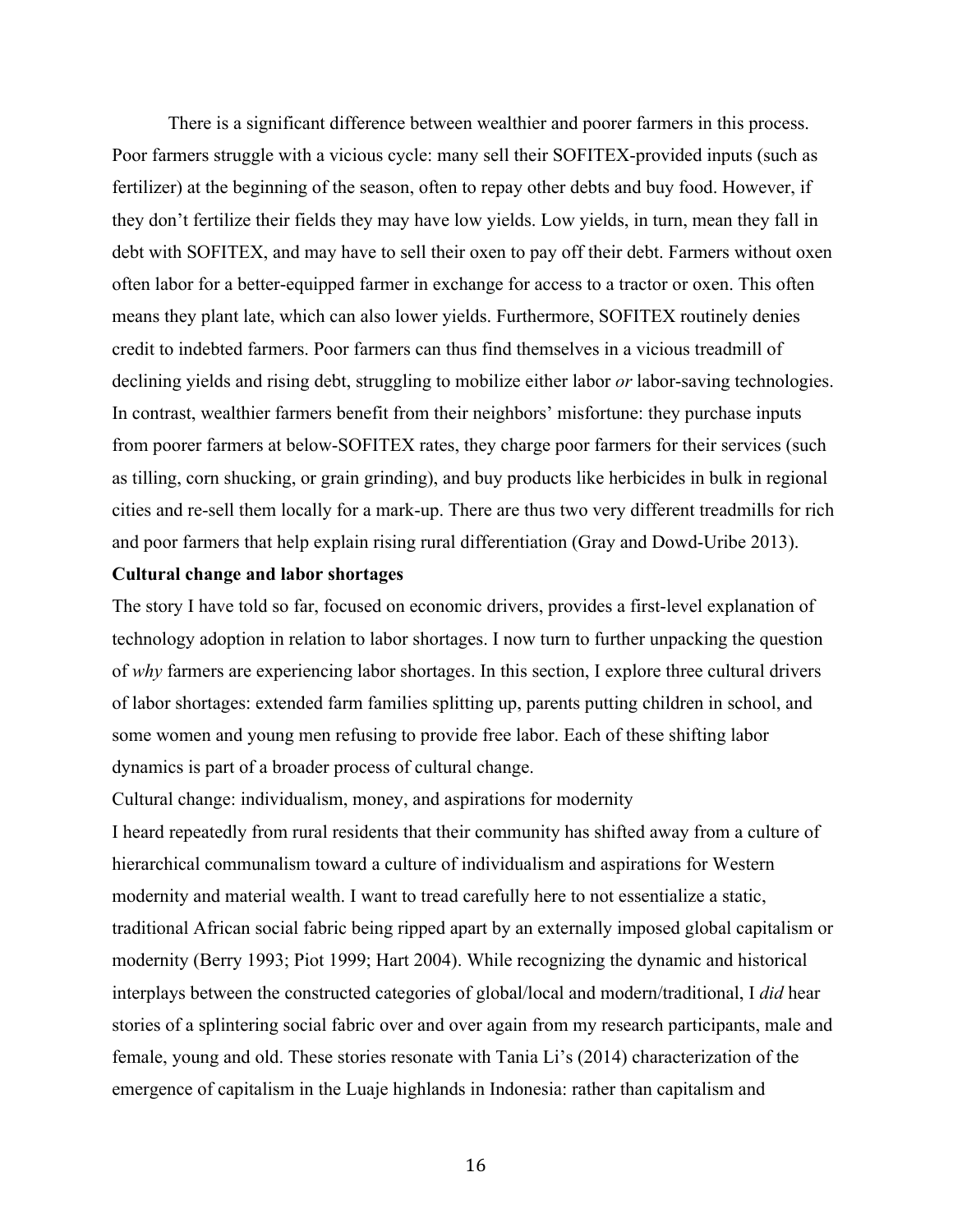individualism being foisted upon people from the outside, local processes of change interact with the broader political economy to drive the emergence of an individualist culture and capitalist relations.

In describing change in their community, many people described a recent and major shift in how people think about themselves and each other – often described as "people evolving," and "now having their eyes open" *(nyeyelelen/la)*, expressions which are tied to conceptions of Western modernity and individualism. The following interview excerpts illustrate these themes:

The changes that have come concern how people get along. When I was a kid, everyone in a family shared the same field and we worked together. At the harvest we built a granary where we stored our harvest. We ate from this until the end of the season. But a time came when… it's like people's *hakili* (minds/way of thinking) changed to a certain model, where people changed and each person now only thinks of their individual interest. This is what is at the base of all the divisions in the families. Everyone seeks their own (Man in late 20s).

Today we no longer respect each other…Today there are many people, they don't love each other, and everyone is standing by himself, compared to before when we ate out of one bowl. Peoples' ideas are different, and we no longer respect the elder men. The world has changed (Middle-aged male).

We used to all be together in the same field ... But today it's, we say that the world is ruined, but really the world isn't ruined, it's humans who are ruined… My husband says he will farm by himself, and the next man says he will farm by himself, and the next. And if he gets a good yield, he will put it in his house, and who is there to tell him not to sell it?... (*and thus leave the family hungry*). Before, we were united. We held each other. But today we are no longer united. We don't even like each other anymore. Even if you were to die, that would please your neighbor (Middle-aged female).

People often explained the shift as a new way of thinking about people as autonomous, rather than as embedded in social relations of mutual dependence. People older than thirty often talked about young people challenging authority and hierarchy (based on age or gender) and shirking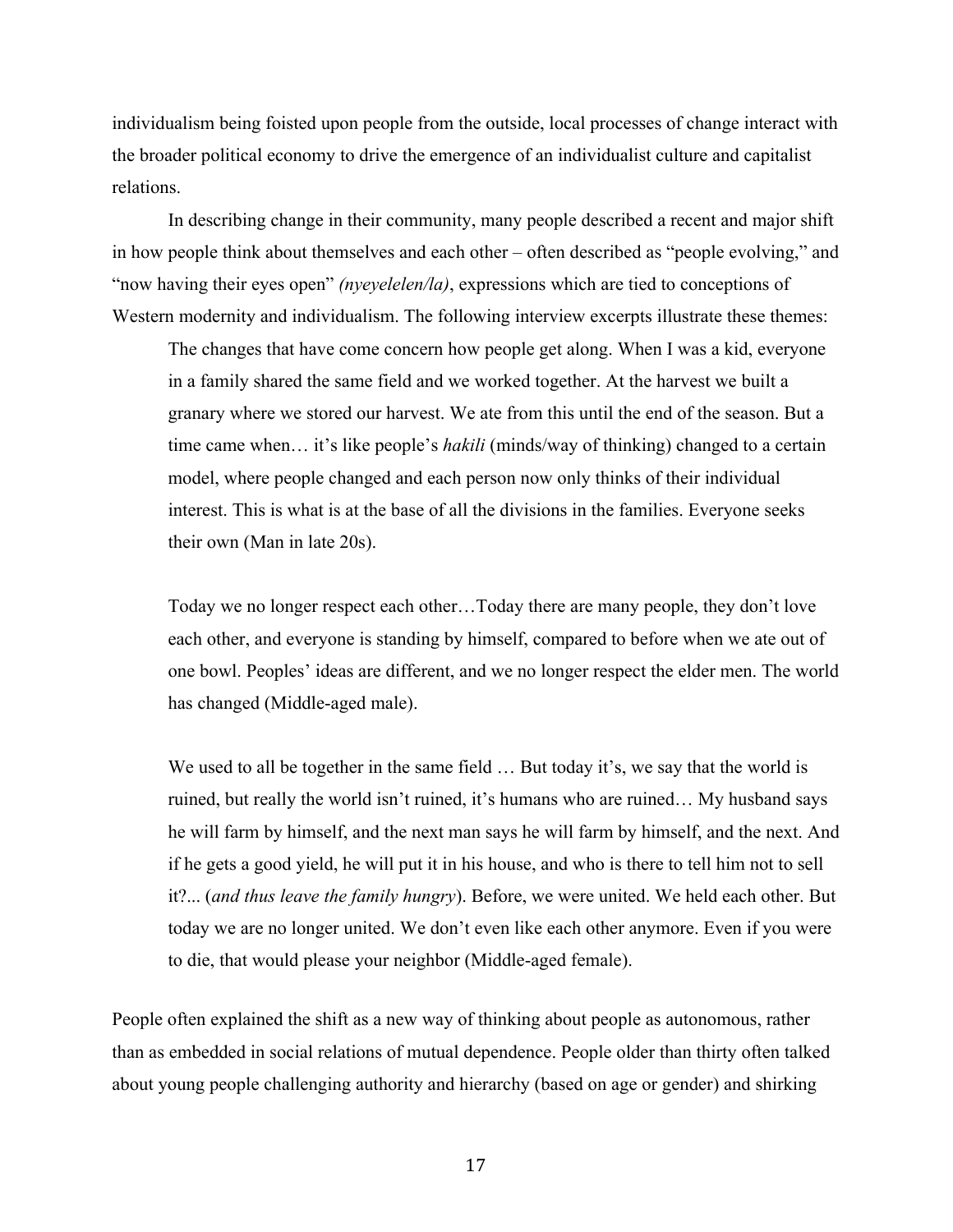traditional social responsibilities toward others (such as caring for dependents, elders, or the vulnerable). Although most people view this shift negatively, many also express ambivalence: they are nostalgic for the solidarity of the past, but enjoying newfound autonomy and possibilities for wealth.

### Families splitting

In previous generations – dating to the 1950s (Lacoste 1966), but extending into recent decades – large extended families farmed together under a household head. The patriarch controlled the food and money and distributed to family members as he saw fit. Many people (especially women) described stark inequalities in this hierarchical system: women and junior men had few options for obtaining money and little room for questioning the decisions of older men. These inequalities became more apparent to people (and viewed as problematic) as wealth increased, as new opportunities for making money emerged, and as new ideas arrived about individualism. As many people explain it, over time women and junior men became frustrated with this system of hierarchy and communal sharing, and increasingly sought to earn their own money and control their own decisions about how to use it. Furthermore, disputes between men became more common, centering on how to spend money (on and off the farm), and on who deserved money based on how hard they had worked.

In response to these frustrations and disputes, families began to split apart to farm separately: sons from fathers, brothers from brothers. As one middle-aged man explained it: "If there are many of you in the field, there will be some who don't like to work. In this case, if you don't separate, it is not going to go well. One day there will be fights, and it is better if you separate." This process began decades ago in Burkina Faso (Marchal 1987; Gray 2005) yet is still underway. When splitting, families often carve up their plots of land so that each brother or son has an equal share, and then each man can – to some extent – make his own decisions and control his own money (this apparent autonomy is undermined by the collective debt repayment structures of SOFITEX). Nonetheless, once farms split, the division of labor on the farm changes dramatically. With a smaller labor pool, the husband and wife/wives must perform all farm tasks themselves. In some cases, the line between men's work and women's work blurs, as people increasingly share tasks to keep the farm afloat. Polygamy is also relevant here, as some men try to marry more wives in order to obtain more field labor (Luna 2019).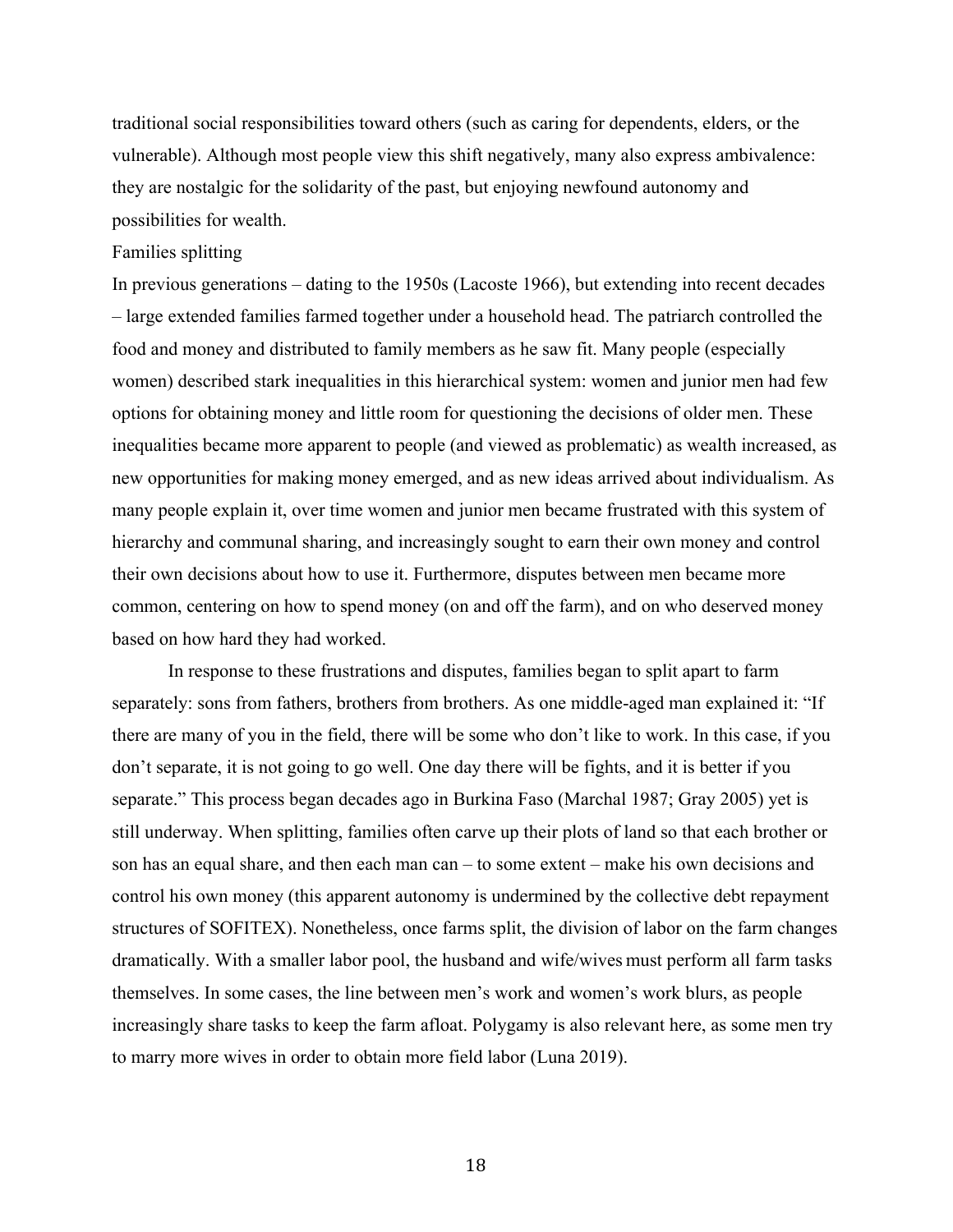As families split, many older men and women also find themselves farming alone. Some explained that, "our children no longer give us food," so they have to farm small plots of land for food and income. Some older farmers explained that new technologies like GM cotton and herbicides were helping them stay afloat, given the labor constraints of a single elderly person farming. In contrast, the small number of families that had not split apart (by 2016) appeared to be wealthier than the split-up families, as they were able to pool resources to purchase tractors (which are more economically viable for larger-scale farms) and for labor activities. In some sense, it is ironic – in the face of long-standing arguments about African farmers being insufficiently individualistic – that the *less* individualized farmers are perhaps doing better (though this observation needs further evidence). Nonetheless, family splintering continues. Women and young men refusing to work

A second major change in family labor dynamics has occurred *within* the nuclear family: a decline in labor from young adult male children and from some women. Some young men (older teenagers and men in their early twenties) are refusing to do farm work for their parents, for reasons quite similar to those that lead to families splitting: they want to make money for themselves. One twenty-year-old man told me: "You see all the young people in town who say they don't go to the fields anymore? They aren't just lazy. They are sick of cotton. They are sick of working for free." Some young men leave to work in the burgeoning (formal and informal) gold mines in Burkina Faso and others migrate to look for work in the Ivory Coast, a longstanding yet increasingly difficult tradition for Burkinabès (Cordell et al. 1996; Newell 2012). These findings are also supported by the rising urbanization rate – from 5% in 1960 to nearly 30% in 2018 (World Bank 2018), and broader scholarship that has documented increasing youth migration to cities in Burkina Faso (Thorsen 2009), male and female migration to sites of artisanal gold mining (Werthmann 2009), and increasing independent female migration (Werthmann 2009; Piché and Cordell 2015).

In my conversations with rural young men, nearly all of them told me that they wanted to get out farming. They see farming as low-status, hard, poor, dirty, and backward (Luna 2018). Many young men told me they would migrate to the "white people" countries if they could, and one older teenager was baffled by my decision to do research in Burkina Faso: "Why on earth did you come here? You left paradise to come to hell. Why would you do that?" For these young men – increasingly exposed to television and social media – the Western (and urban) world looks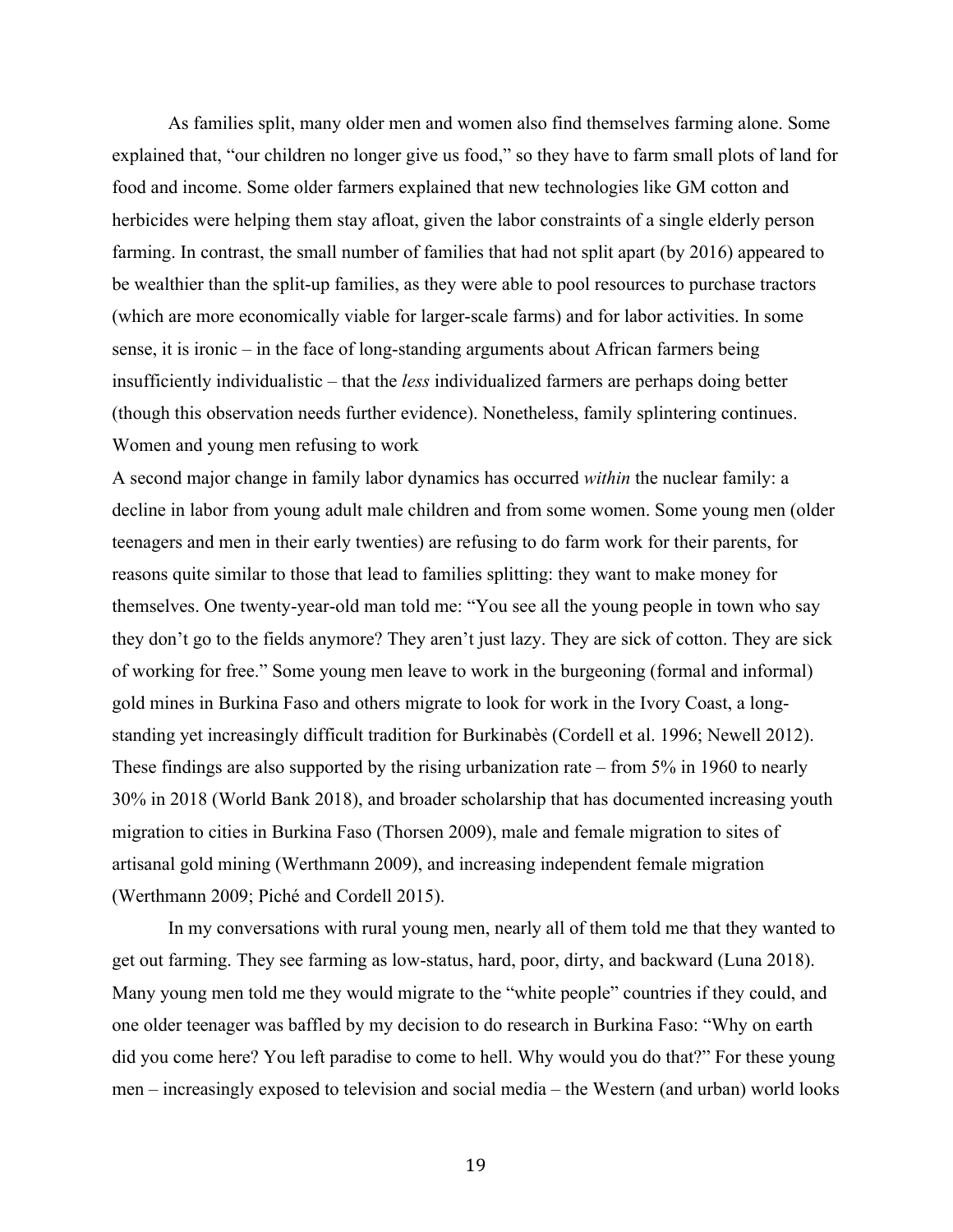a lot more interesting than working in their dad's fields all day in the hot sun for a pittance of money.

Additionally, small numbers of women are refusing to work for their husbands if they feel they are not receiving a fair share of income. Men refer to these women as *"muruti musow"*  (rebel or protesting women), and some men remarked to me that African women today don't know their place anymore. In contrast, self-identified *muruti musow* explained that they are refusing because their "eyes are open" now, and they are "more evolved" – they have seen how things can be for women elsewhere, and they want more autonomy and power. Increasing economic opportunities also play a role: as one woman told me, "Today women can make money on their own, so they can leave their husbands. Before, that just wasn't an option." For women, these opportunities include selling food, working as contract farm laborers, making and selling alcohol, working at gold mines, and other market activities. In this case, cultural and economic changes intersect to produce a shift in the "micropolitics of labor mobilization and control" (Berry 1993, p. 137).

#### Putting children in school

The third major cause of labor shortages is that most families now put all of their children in school. This is arguably more of a cultural than an economic decision, given the high unemployment rate and the crisis of young unemployed graduates in Burkina Faso (Calvès et al. 2013). Nonetheless, echoing the sentiments of young men, farmers told me they did not want their children to become farmers, because farming was seen as failure. Instead, they want their kids to get "white people jobs" (*tubabu baara*), referring to office jobs or salaried jobs, in contrast to jobs based on physical labor. This particularly applies to sons (who would then be expected to give remittances), but also in some cases for daughters (who leave the parents' household with marriage but usually retain ties). Nonetheless, despite these desires and many years in school, it appears that many children continue to farm for lack of other options.

The contemporary embrace of the French education system (Burkina Faso's education system is modeled on the French system imposed during colonialism) is a reversal from previous generations, when people resisted French schooling just as they resisted colonialism and schemes of forced labor. Some people told me that when families were first forced to send kids to "the French people's school," they "gave up" the least-liked child, which was viewed as a form of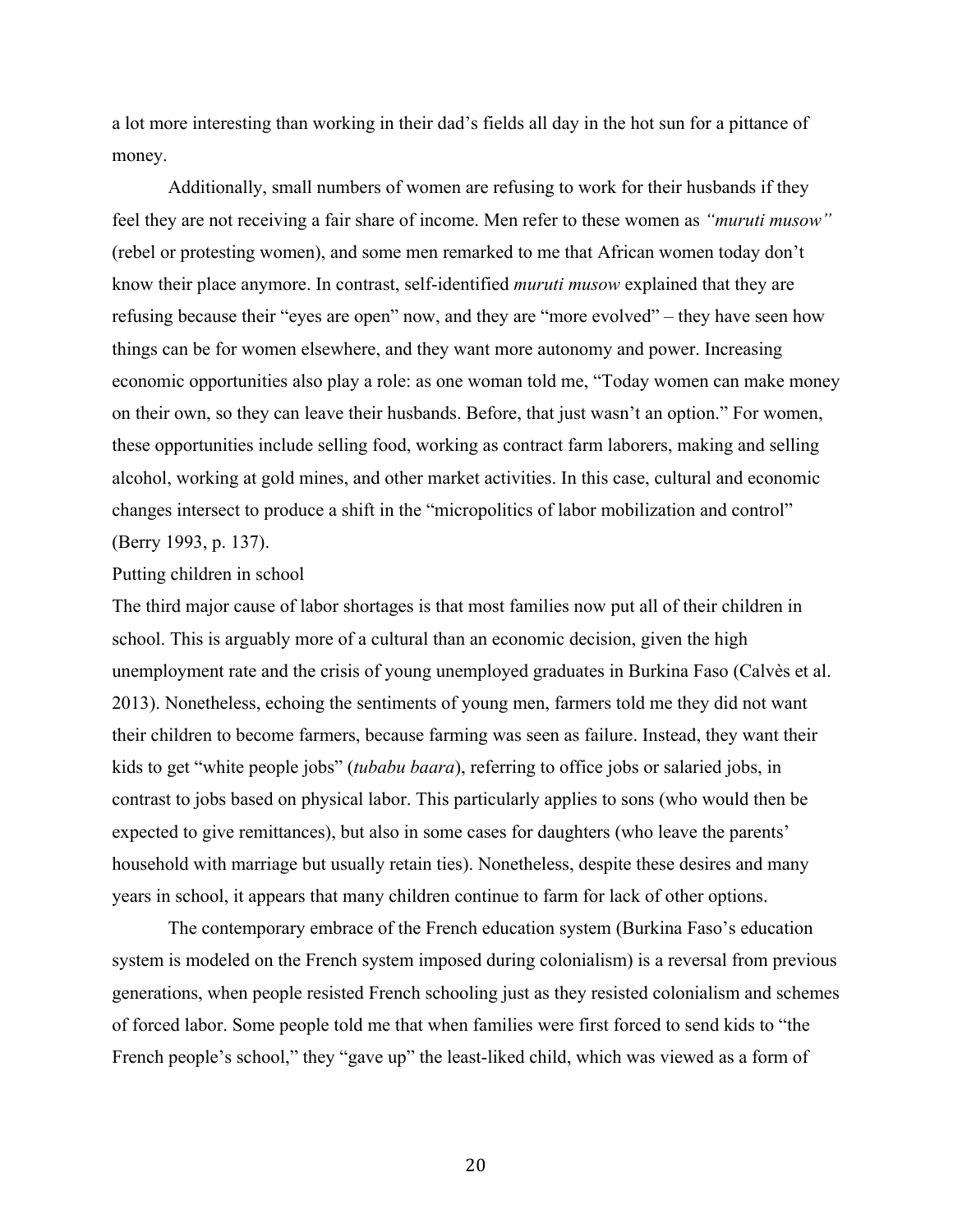punishing the child.4 One younger man told me that, "before, school was seen as losing our own culture and being indoctrinated by white people. But now, everyone wants to go school." A middle-aged man told me, "Our fathers didn't like the *tubab*s (white/French people). They didn't want their kids going to the *tubab* schools and didn't want them getting *tubab* jobs. But now it's different. (Now) everyone wants a *tubab* job."

Today, most rural families go to great lengths to put their kids in school. In doing so, they give up two of their most precious resources: money and labor. Following structural adjustment program reforms in the 1990s, Burkina Faso requires parents to pay primary school fees, and parents must also pay for uniforms, books, and transportation or lodging for children attending secondary schools in regional towns. Furthermore, the school year runs from mid-September to mid-July. This overlaps with planting in May and June, and the harvest from October to January. School thus exacerbates farmers' money-labor Catch 22: they need more money to pay for school fees, but they have less labor to farm – which reduces their ability to make money. Putting kids in school thus directly contributes to the feedback loops of intensification, technology adoption, and debt.

Furthermore, some people see school as re-enforcing the cultural shift towards individualism. They see Western education – both formal (in school) and informal (via media) – as contributing to why young people today no longer respect tradition or elders and increasingly seek individual wealth and status. As one middle aged-woman explained, following a discussion of a traditional practice, "School has stopped all of that. You know if you put a child in school, he is more 'awakened' (*nyeyelelen* - eyes open) than you are… When we put our kids in school, that is what explains that now if we tell a child to go over there, he/she says, no I won't go." This woman associates Western schooling with an individualistic attitude associated with modernity and the West, and links this attitude with young peoples' disrespect for elders. As noted earlier, these attitudes can contribute to labor shortages, as when young men refuse to work for their parents or families splinter into smaller units. Thus, in addition to the direct labor loss from putting kids in school, schooling may also reinforce the cultural shift towards individualism, creating another feedback loop of declining labor control.

# **Conclusion**

<sup>&</sup>lt;sup>4</sup> The theme of Western school as a cultural threat is echoed in other historical and literary works in West Africa (Kane 1961).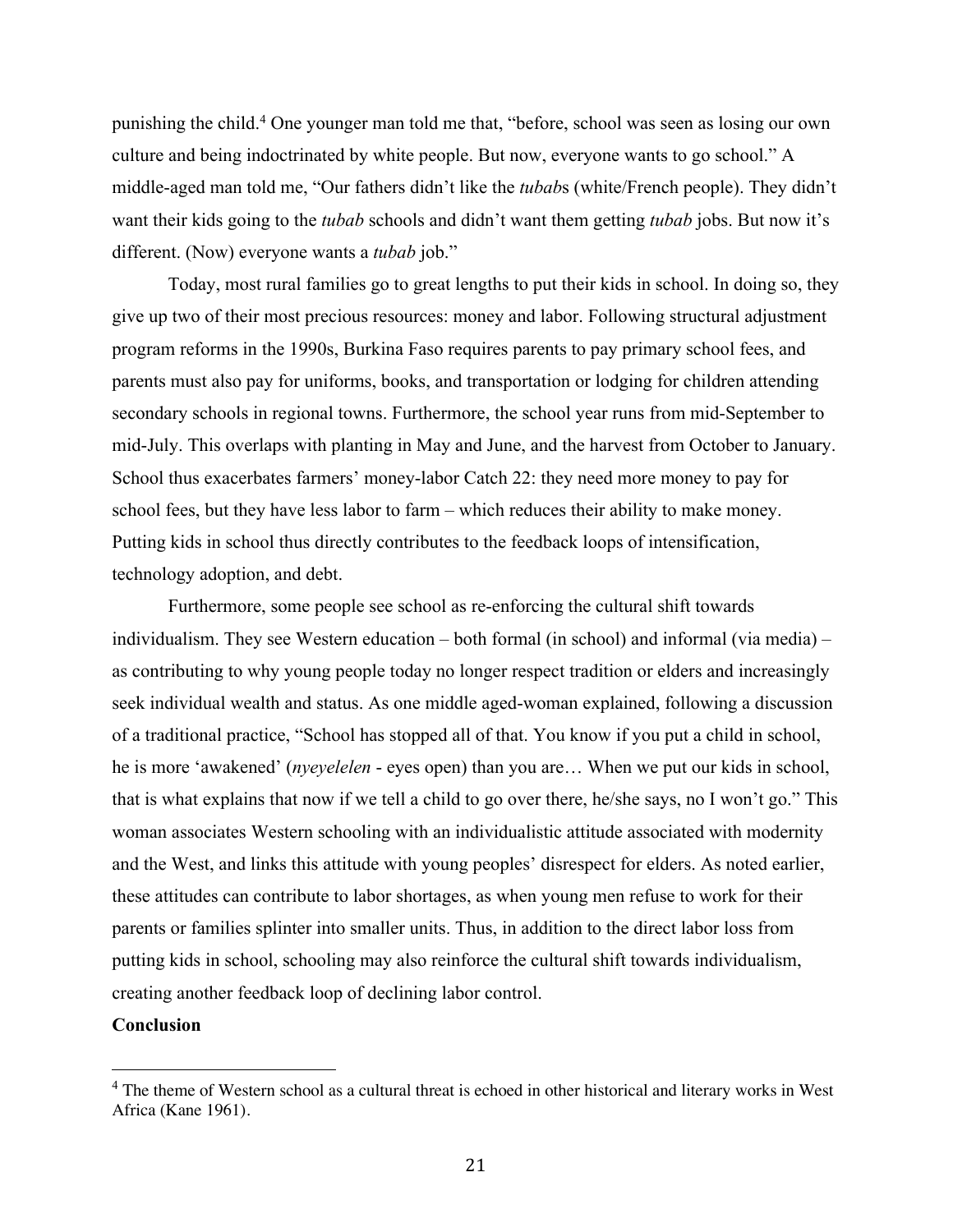As scholars and development practitioners seek to understand contemporary challenges and changes in African agriculture, the question of whether, how, and why some African farmers have adopted input-intensive farming warrants deeper attention. This article sought to explain *why* a particular set of farmers has increased their use of purchased inputs, despite the fact that these inputs are costly and often result in debt. Building on previous – but fragmented – literatures on technology adoption, I argued that economic and cultural dynamics *combine* to produce a cyclical and compounding process that results in increasing labor shortages and drives ongoing technology adoption. My novel contribution was to show that processes of cultural change can directly feed into and exacerbate the economically-driven technological treadmill. While this finding is case-specific, it is likely to be instructive for other settings.

# [INSERT FIGURE 2 HERE]

Figure 2 illustrates how these economic and cultural drivers create a self-reinforcing system of labor shortages, technology adoption, and monetary demands. On the economic side, male farmers are in a reproductive squeeze (Bernstein 2010), struggling to meet their expenses. In response, they seek to expand cash-crop production, yet they also struggle to mobilize labor. Labor-saving technologies help replace labor, but these technologies also cost money, further driving the treadmill. This cycle should be familiar to scholars of agrarian change in many contexts. What is arguably less familiar is how processes of cultural change feed into this treadmill. In the second half of the paper, I examined how aspirations for modernity and individual wealth have led to families splitting, farmers putting their children in school, young men migrating away, and some women withholding their labor. These cultural changes help explain increasing labor shortages, and also exhibit feedback loops of their own. Putting children in school may reinforce cultural changes toward individualism and add economic pressure on farmers to pay school fees.

As I hope is clear, the economic and cultural sides of the treadmill are more intertwined than depicted in Figure 2. For example, economic pressures *also* compel farmers to put their kids in school (i.e. the hope of remittances), and economic opportunities shape peoples' decisions to split apart or refuse to provide labor. On the other side, cultural desires *also* shape farmers' perceived needs and expenses. This blurriness is precisely my argument: economic and cultural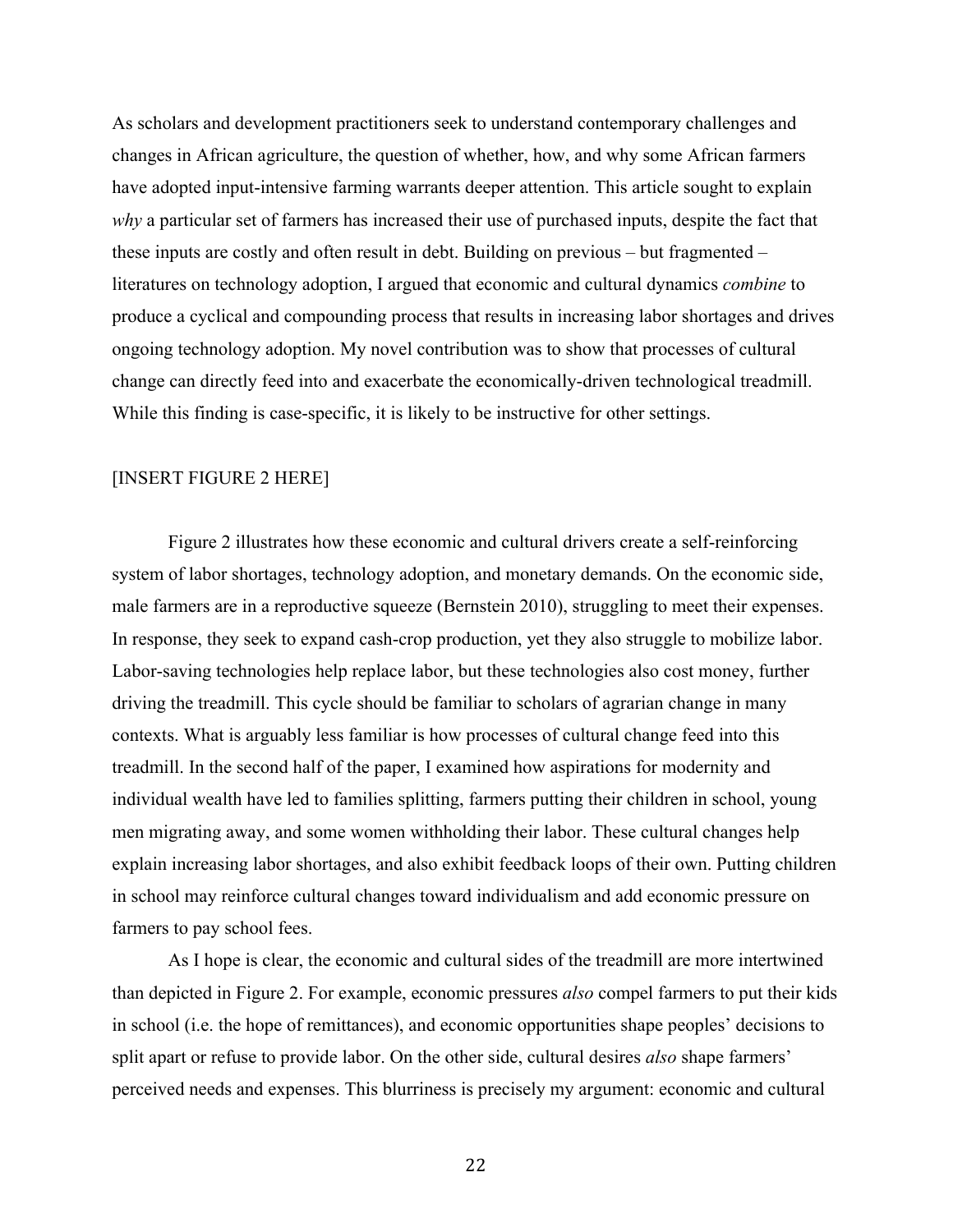drivers of technology adoption do not operate in isolation (nor are they easily isolated), and future work should continue to explore the contextually specific ways in which economic and cultural dynamics intertwine. Future research should also embed these dynamics in changing ecologies and political/ policy contexts. In Burkina Faso, ecological questions about pesticide treadmills are paramount. The introduction of Bt cotton was ostensibly a response to insecticideresistant insects, a problem that itself was the result of extensive cotton cultivation – quite similar to the case of India (Stone 2011). Yet Bt cotton, if it had continued production, may have also created problems of pest resistance. Similarly, as herbicide use expands (particularly glyphosate), herbicide-resistant plants will likely emerge, creating new challenges for farmers. Additionally, technology options are profoundly shaped by political context. For example, the state cotton sector stopped offering Bt cotton seeds in 2016, due to Bt's shorter fiber length and resulting weaker international cotton sales (Dowd-Uribe and Schnurr 2016). In 2016, many farmers expressed concerns about the increased labor (for spraying) that would accompany the return to conventional. It is possible that farmers will shift toward more intensive corn production, but in doing so they face constraints in accessing inputs on credit. There thus remain important questions about how the treadmills I have described are shaped by both ecological and political changes.

One important finding of this paper is that cultural dynamics of individualism and farmer aspirations for autonomy have ironically produced structural constraints on farmers' choices, similar to cases of farmers adopting technologies that result in their own deskilling (Stone 2007; Glenna et al. 2011). We might revisit Marx's famous maxim that people make their own choices, but not in conditions of their own choosing. In this case, farmers' culturally shaped actions have contributed to producing the constraining structures they now face, as when families choose to split up but then face severe labor shortages. The result is that farmers "choose" to adopt new technologies but in a context of severely constrained options. Most farmers I talked to, even those who were concerned about the health and environmental consequences of pesticide, or who had fallen repeatedly in debt due to input expenses, felt they had few options but to use purchased inputs. Purchased labor-saving technologies have thus become less of a choice and more of a necessity. My key point is that this situation results from the current conjuncture of cultural and political-economic structures.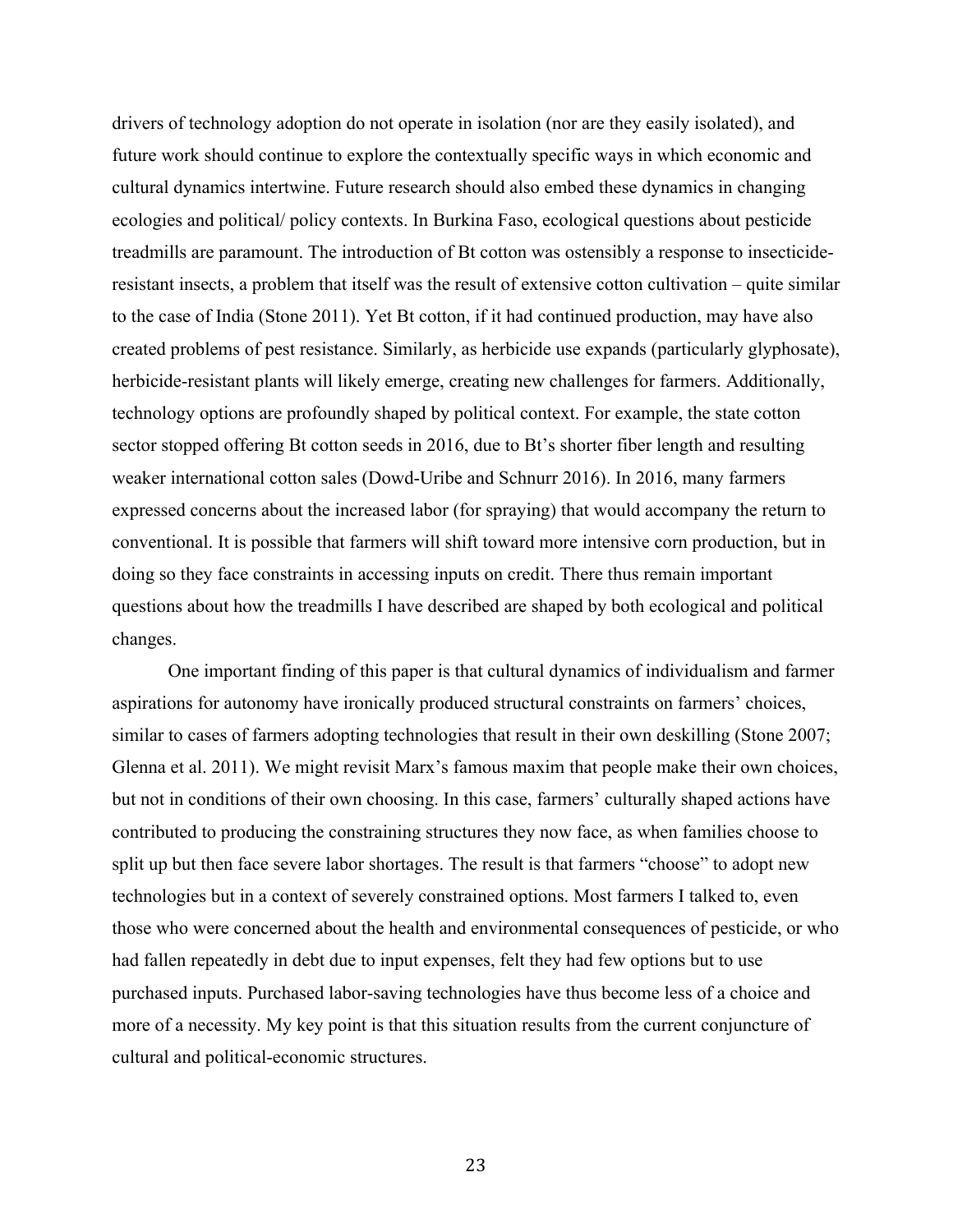This finding is particularly important for current debates and scholarship surrounding the New Green Revolution in Africa. Proponents often assume that farmers are rational, calculating actors freely choosing to adopt technologies out of self-interest (Paarlberg 2008), while critics sometimes assume that farmers will reject or resist these technologies (Holt-Giménez and Altieri 2013). This paper argues that neither of these stories sufficiently reflects the complex dynamics shaping farmer behavior. My findings temper proponents' narrative of free and rational choice, showing how farmers feel compelled to use technologies. On the other hand, my findings also speak to critics of input-intensive agriculture, showing that farmers may be embracing or producing this path *despite* many negative outcomes, as a "strategic response to their limited livelihood options, using whatever tools are available to them" (Shilomboleni 2018, p. 115). Notably, alternatives to input-intensive agriculture are often more labor-intensive. Efforts to promote sustainable agriculture would do well to consider the broader dynamics shaping farmers' access to and control over farm labor, and thus the limitations on farmers' choices. Bezner Kerr et al. (2019), for example, argue that labor-intensive methods of agro-ecology can be beneficial, but close attention must be paid to gendered labor dynamics and decision-making processes. In sum, critical questions need to be asked about who is laboring, and the power dynamics of labor allocation.

Finally, a significant outcome of the process I have described is that larger, wealthier farmers are more easily able to stay afloat, while poor farmers slip behind, contributing to rising rural differentiation. Differentiation has been well-documented in the Burkinabè cotton sector (Gray 2005; Gray and Dowd-Uribe 2013; Gray et al. 2018), and in Green Revolution and capitalist agriculture transformations more broadly (Bernstein 2010; Patel 2013), undermining the promise of scale neutral technologies. My findings suggest that technology expansion in the Burkinabè cotton sector is not just a case of outside actors dispossessing small-scale farmers, nor a case that is solely explained through the economic forces of capitalism. Instead, it is a case where farmers' own choices amidst processes of cultural change – shaped by a broader politicaleconomy – have ironically contributed to their own differentiation and integration into capitalism.

# **References**

Addison, L., and M. Schnurr. 2016. Introduction to symposium on labor, gender and new sources of agrarian change. *Agriculture and Human Values* 33(4): 961–965.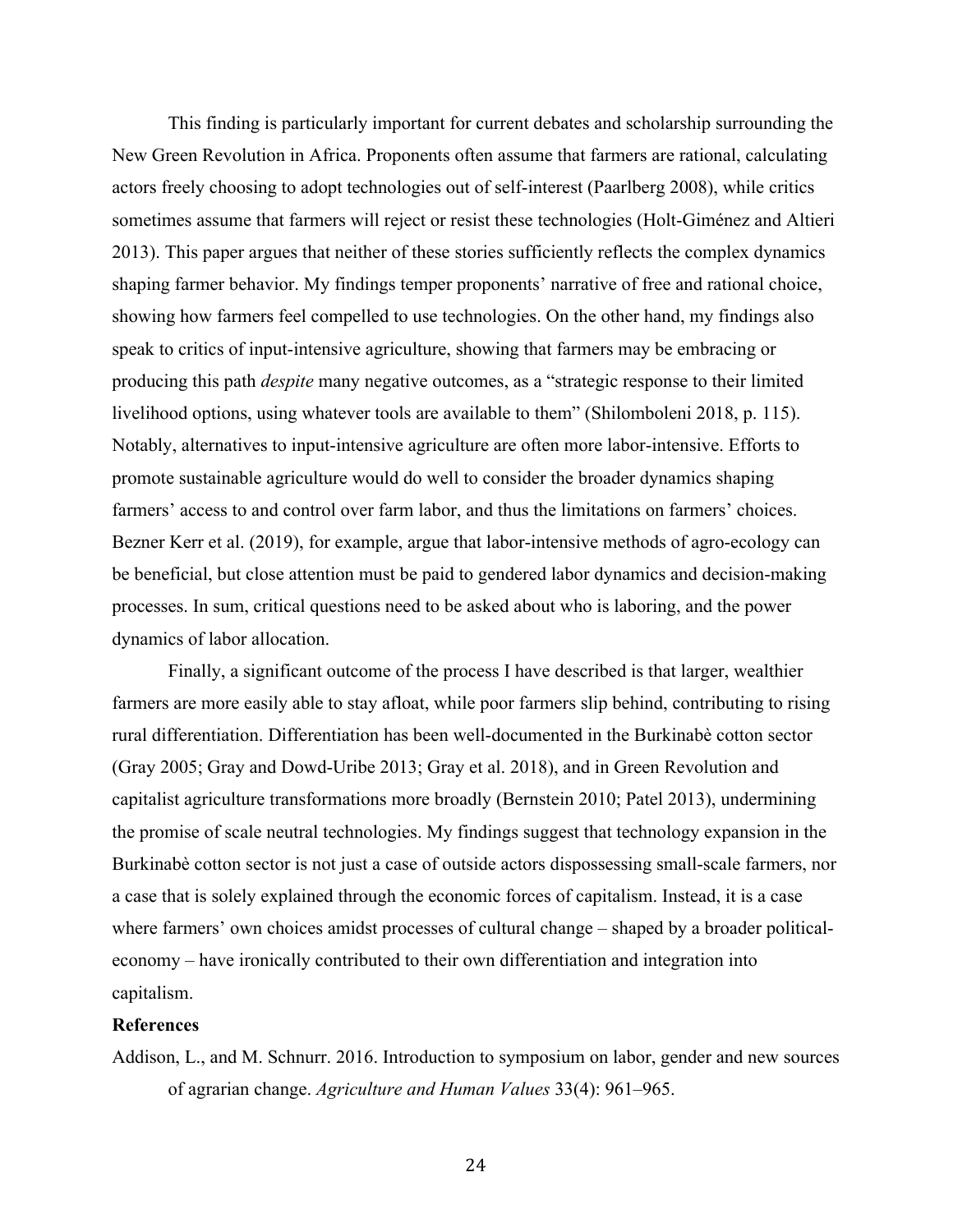- Bassett, T. J. 2014. Capturing the margins: world market prices and cotton farmer incomes in West Africa. *World Development* 59: 408-421.
- Bationo, H. 2017. Usage incontrôlé des pesticides et impact sur l'environnement et la santé des populations. *Le Faso*, January 15.
- Becker, L. C. 1990. The collapse of the family farm in West Africa? Evidence from Mali. *The Geographical Journal* 156(3): 313–322.
- Bell, M. 2004. *Farming for us all: practical agriculture and the cultivation of sustainability.* University Park: Pennsylvania State University Press.
- Bernstein, H. 2004. Considering Africa's agrarian questions. *Historical Materialism* 12(4): 115– 144.
- Bernstein, H. 2010. *Class dynamics of agrarian change: agrarian change and peasant studies*. Sterling, VA: Kumarian Press.
- Berry, S. 1984. The food crisis and agrarian change in Africa: a review essay. *African Studies* Review 27(2): 59–112.
- Berry, S. 1985. *Fathers work for their sons: accumulation, mobility, and class formation in an extended Yorùbá community*. Berkeley and Los Angeles: University of California Press.
- Berry, S. 1993. *No condition is permanent: the social dynamics of agrarian change in sub-Saharan Africa*. Madison: University of Wisconsin Press.
- Bezner Kerr, R., C. Hickey, E. Lupafya, and L. Dakishoni. 2019. Repairing rifts or reproducing inequalities? Agroecology, food sovereignty, and gender justice in Malawi. *Journal of Peasant Studies* 46(7): 1499-1518.
- Boserup, E. 1965. *The Conditions of Agricultural Growth: The Economics of Agrarian Change under Population Pressure*. London: Allen & Unwin.
- Bryceson, D. F. 2002. The scramble in Africa: reorienting rural livelihoods. *World Development* 30: 725–739.
- Bryceson, D. F. 2019. Gender and generational patterns of African deagrarianization: evolving labour and land allocation in smallholder peasant household farming, 1980–2015. *World Development* 113: 60–72.
- Burton, R. 2004. Seeing through the 'good farmer's' eyes: towards developing an understanding of the social symbolic value of 'productivist' behaviour. *Sociologia Ruralis* 44(2): 195– 215.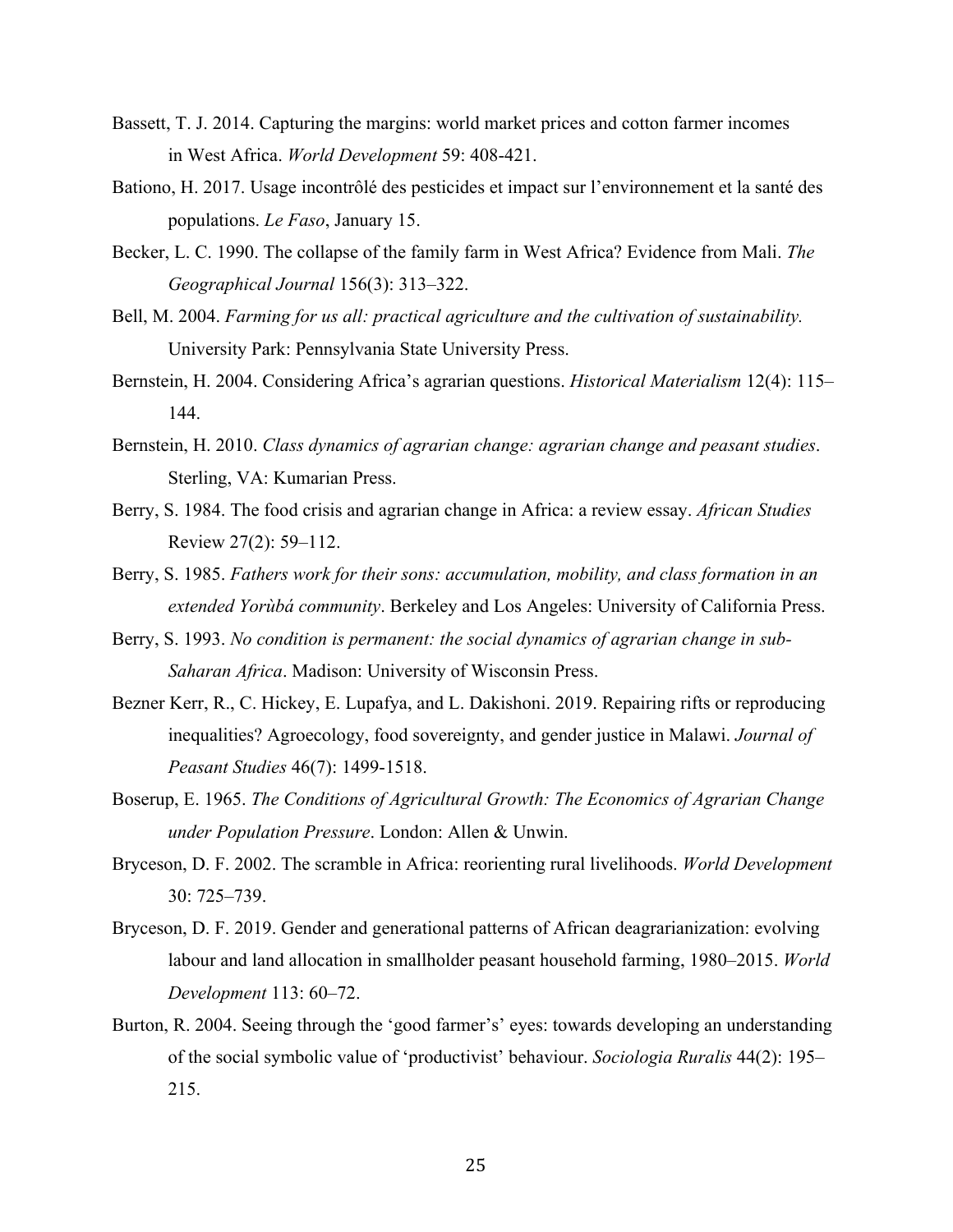- Burton, R., C. Kuczera, and G. Schwarz. 2008. Exploring farmers' cultural resistance to voluntary agri-environmental schemes. *Sociologia Ruralis* 48(1): 16–37.
- Buttel, F. H. 2004. The treadmill of production: an appreciation, assessment, and agenda for research. *Organization & Environment* 17(3): 323–336.
- Buttel, F. H., O. F. Larson, and G. W. Gillespie Jr. 1990. *The sociology of agriculture*. Greenwood Press, Inc.
- Calvès, A. E., J. Kobiané, and A. N'Bouké. 2013. Privatization of education and labor force inequality in urban francophone Africa: The transition from school to work in Ouagadougou. *World Development* 47: 136–148.
- Campbell, H., M. M. Bell, and M. Finney. 2006. *Country boys: masculinity and rural life.* University Park: Pennsylvania State University Press.
- Cochrane, W. W. 1958. *Farm prices: myth and reality*. Minneapolis: University of Minnesota Press.
- Cochrane, W. W. 1979. *The development of American agriculture: a historical analysis.* Minneapolis: University of Minnesota Press.
- Cordell, D. D., J. W. Gregory, and V. Piché. 1996. *Hoe and wage: a social history of a circular migration system in West Africa*. Boulder, Colorado: Westview Press.
- Cowan, R., and P. Gunby. 1996. Sprayed to death: path dependence, lock-in and pest control strategies. *The Economic Journal* 106(436): 521–542.
- Dowd-Uribe, B. 2014a. Liberalisation failed: understanding persistent state power in the Burkinabè cotton sector from 1990 to 2004. *Development Policy Review* 32(5): 545–566.
- Dowd-Uribe, B. 2014b. Engineering yields and inequality? How institutions and agro-ecology shape Bt cotton outcomes in Burkina Faso. *Geoforum* 53: 161–171.
- Dowd-Uribe, B., and M. Schnurr. 2016. Briefing: Burkina Faso's reversal on genetically modified crops and the implications for Africa. *African Affairs* 115(458): 161–172.
- Faure, G., and G. Vognan. 2012. Les effets du système d'innovation sectoriel de la filière coton au Burkina Faso sur les dynamiques d'évolution des exploitations familiales et du milieu rural. In *Ecole d'été 2012: reseau de recherche sur l'innovation*. Montpellier: CIRAD.
- Feder, G., R. E. Just, and D. Zilberman. 1985. Adoption of agricultural innovations in developing countries: a survey. *Economic Development and Cultural Change* 33(2): 255– 298.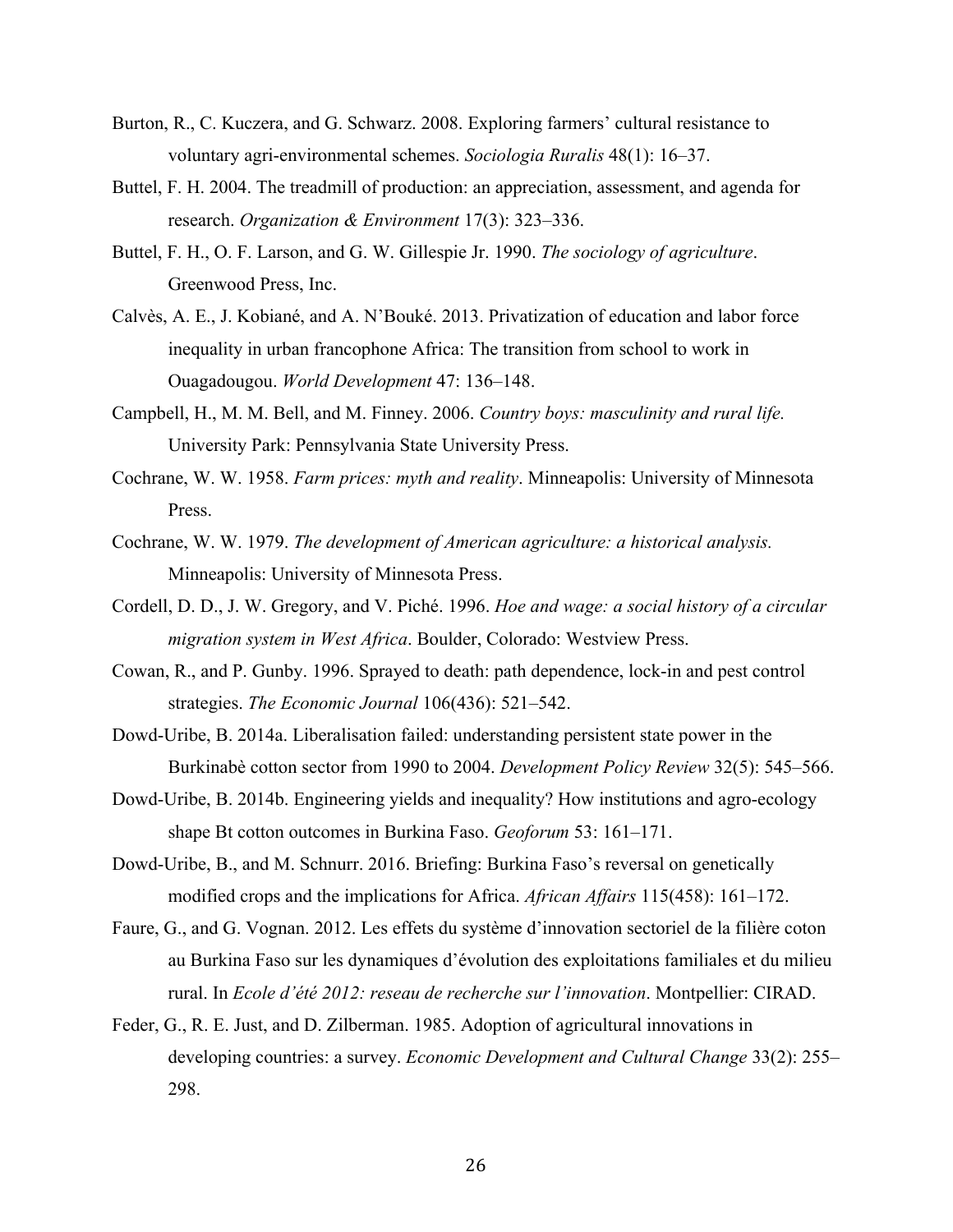- Feder, G., and S. Savastano. 2017. Modern agricultural technology adoption in sub-Saharan Africa. In *Agriculture and rural development in a globalizing world: challenges and opportunities*, ed. P. Pingali and G. Feder. London and New York: Routledge.
- Galt, R. E. 2013. From homo economicus to complex subjectivities: reconceptualizing farmers as pesticide users. *Antipode* 45(2): 336–356.
- Gengenbach, H., Schurman, R. A., Bassett, T. J., Munro, W. A., & Moseley, W. G. 2018. Limits of the new green revolution for Africa: reconceptualising gendered agricultural value chains. *The Geographical Journal* 184(2): 208–214.
- Gidwani, V. K. 2008. *Capital, interrupted: agrarian development and the politics of work in India*. Minneapolis: University of Minnesota Press.
- Glenna, L. L., R. A. Jussaume Jr, and J. C. Dawson. 2011. How farmers matter in shaping agricultural technologies: Social and structural characteristics of wheat growers and wheat varieties. *Agriculture and Human Values* 28(2): 213–224.
- Gray, L. C. 2005. What kind of intensification? Agricultural practice, soil fertility and socioeconomic differentiation in rural Burkina Faso. *Geographical Journal* 171(1): 70– 82.
- Gray, L. C., and B. Dowd-Uribe. 2013. A political ecology of socio-economic differentiation: debt, inputs and liberalization reforms in southwestern Burkina Faso. *Journal of Peasant Studies* 40(4): 683–702.
- Gray, L. C., B. Dowd-Uribe, and J. Kaminski. 2018. Weaving cotton-led development? Liberalization, cotton producer organizations, and uneven development in Burkina Faso. *Journal of Agrarian Change* 18(4): 831–847.
- Gray, L. C., and M. Kevane. 2001. Evolving tenure rights and agricultural intensification in southwestern Burkina Faso. *World Development* 29: 573–587.
- Gray, L. C., and W. G. Moseley, ed. 2008. *Hanging by a thread: cotton, globalization, and poverty in Africa*. Athens: Ohio University Press.
- Guyer, J. I. 1997. *An African niche economy: farming to feed Ibadan, 1968-88*. Edinburgh, UK: Edinburgh University Press.
- Haider, H., M. Smale, and V. Theriault. 2017. Intensification and intrahousehold decisions: fertilizer adoption in Burkina Faso. *World Development* 105: 310–320.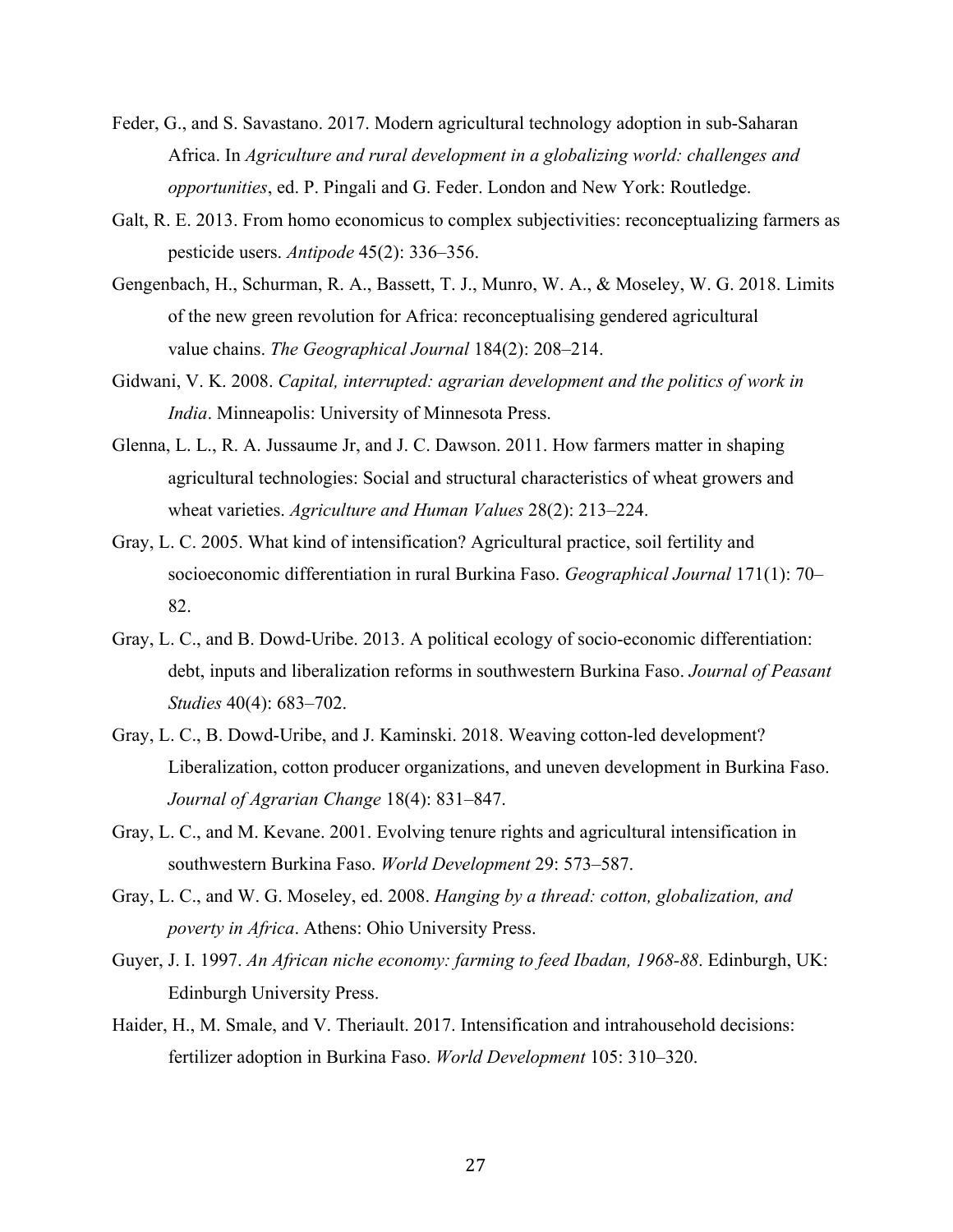- Harrison, J. L., and S. E. Lloyd. 2013. New jobs, new workers, and new inequalities: explaining employers' roles in occupational segregation by nativity and race. *Social Problems* 60(3): 281–301.
- Hart, G. 2004. Geography and development: critical ethnographies. *Progress in Human Geography* 28(1): 91–100.
- Hayami, Y., and V. W. Ruttan. 1970. Factor prices and technical change in agricultural development: The United States and Japan, 1880-1960. *Journal of Political Economy* 78(5): 1115–1141.
- Hill, P. 1997. *The migrant cocoa-farmers of southern Ghana: a study in rural capitalism.*  Münster: LIT Verlag.
- Holt-Giménez, E., and M. A. Altieri. 2013. Agroecology, food sovereignty, and the new green revolution. *Agroecology and Sustainable Food systems* 37(1): 90–102.
- Houssou, N., M. Johnson, S. Kolavalli, and C. Asante-Addo. 2018. Changes in Ghanaian farming systems: stagnation or a quiet transformation? *Agriculture and Human Values*  $35(1): 41-66.$
- Hull, E. 2014. The social dynamics of labor shortage in South African small-scale agriculture. *World Development* 59: 451–460.
- Kane, C. H. 1961. *L'Aventure Ambiguë*. Paris: Librairie Générale Française.
- Kansanga, M., P. Andersen, D. Kpienbaareh, S. Mason-Renton, K. Atuoye, and Y. Sano. 2019. Traditional agriculture in transition: examining the impacts of agricultural modernization on smallholder farming in Ghana under the new green revolution. *International Journal of Sustainable Development & World Ecology* 26(1):11-24.
- Kevane, M., and L. C. Gray. 1999. A woman's field is made at night: Gendered land rights and norms in Burkina Faso. *Feminist Economics* 5(3): 1–26.
- Lacoste, M. Y. 1966. Problèmes de développement agricole dans la région de Ouagadougou (Haute-Volta). *Bulletin de l'Association de Géographes Français*: 4–18.
- Li, T. M. 2014. *Land's end: capitalist relations on an indigenous frontier*. Durham, NC: Duke University Press.
- Lofland, J., D. Snow, L. Anderson, and L. H. Lofland. 2006. *Analyzing social settings: a guide to qualitative observation and analysis*. Belmont, CA: Wadsworth.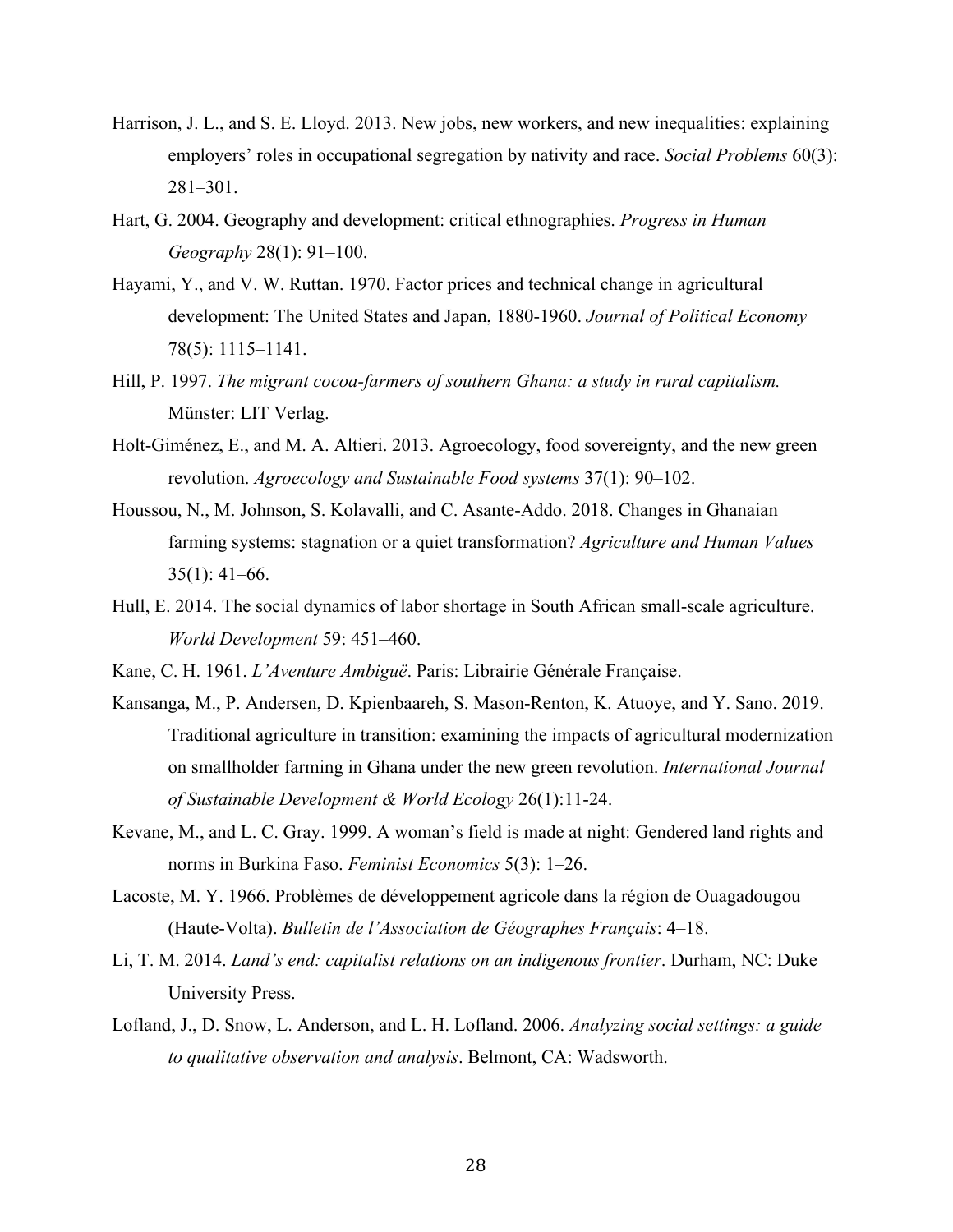- Luna, J. K. 2018. Getting out of the dirt: racialized modernity and environmental inequality in the cotton sector of Burkina Faso. *Environmental Sociology* 4(2): 221–234.
- Luna, J. K. 2019. The chain of exploitation: intersectional inequalities, capital accumulation, and resistance in Burkina Faso's cotton sector. *Journal of Peasant Studies* 46(7): 1413-1434.
- Marchal, J. 1987. En Afrique des savanes, le fractionnement des unités d'exploitation rurales ou le chacun pour soi. *Cahiers des Sciences Humaines* 23(3-4): 445–454.
- McGuire, J., L. W. Morton, and A. D. Cast. 2013. Reconstructing the good farmer identity: shifts in farmer identities and farm management practices to improve water quality. *Agriculture and Human Values* 30(1): 57–69.
- Moseley, W. G., M. A. Schnurr, and R. Bezner Kerr. 2017. *Africa's green revolution: critical perspectives on new agricultural technologies and systems*. New York: Routledge.
- Newell, S. 2012. *The modernity bluff: crime, consumption, and citizenship in Côte d'Ivoire.* Chicago: University of Chicago Press.
- Noble, K. B. 1994. French devaluation of African currency brings wide unrest. *New York Times,* February 23.
- Nyantakyi-Frimpong, H., and R. Bezner Kerr. 2015. A political ecology of high-input agriculture in northern Ghana. *African Geographical Review* 34(1): 13–35.
- Ouédraogo, M., A. M. Toé, T. Z. Ouédraogo, and P. I. Guissou. 2011. Pesticides in Burkina Faso: overview of the situation in a Sahelian African Country. In *Pesticides in the modern world: pesticides use and management*. Rijeka, Croatia: InTech.
- Oya, C. 2007. Stories of rural accumulation in Africa: trajectories and transitions among rural capitalists in Senegal. *Journal of Agrarian Change* 7(4): 453–493.
- Paarlberg, R. 2008. *Starved for science: how biotechnology is being kept out of Africa*. Cambridge, MA: Harvard University Press.
- Patel, R. 2013. The long green revolution. *Journal of Peasant Studies* 40(1): 1–63.
- Piché, V., and D. Cordell. 2015. *Entre le mil et le franc: un siècle de migrations circulaires en Afrique de l'Ouest: le cas du Burkina Faso*. Montreal: Presses de l'Université du Québec.
- Piot, C. 1999. *Remotely global: village modernity in West Africa*. Chicago: University of Chicago Press.
- Ponte, S. 2000. From social negotiation to contract: shifting strategies of farm labor recruitment in Tanzania under market liberalization. *World Development* 28(6): 1017–1030.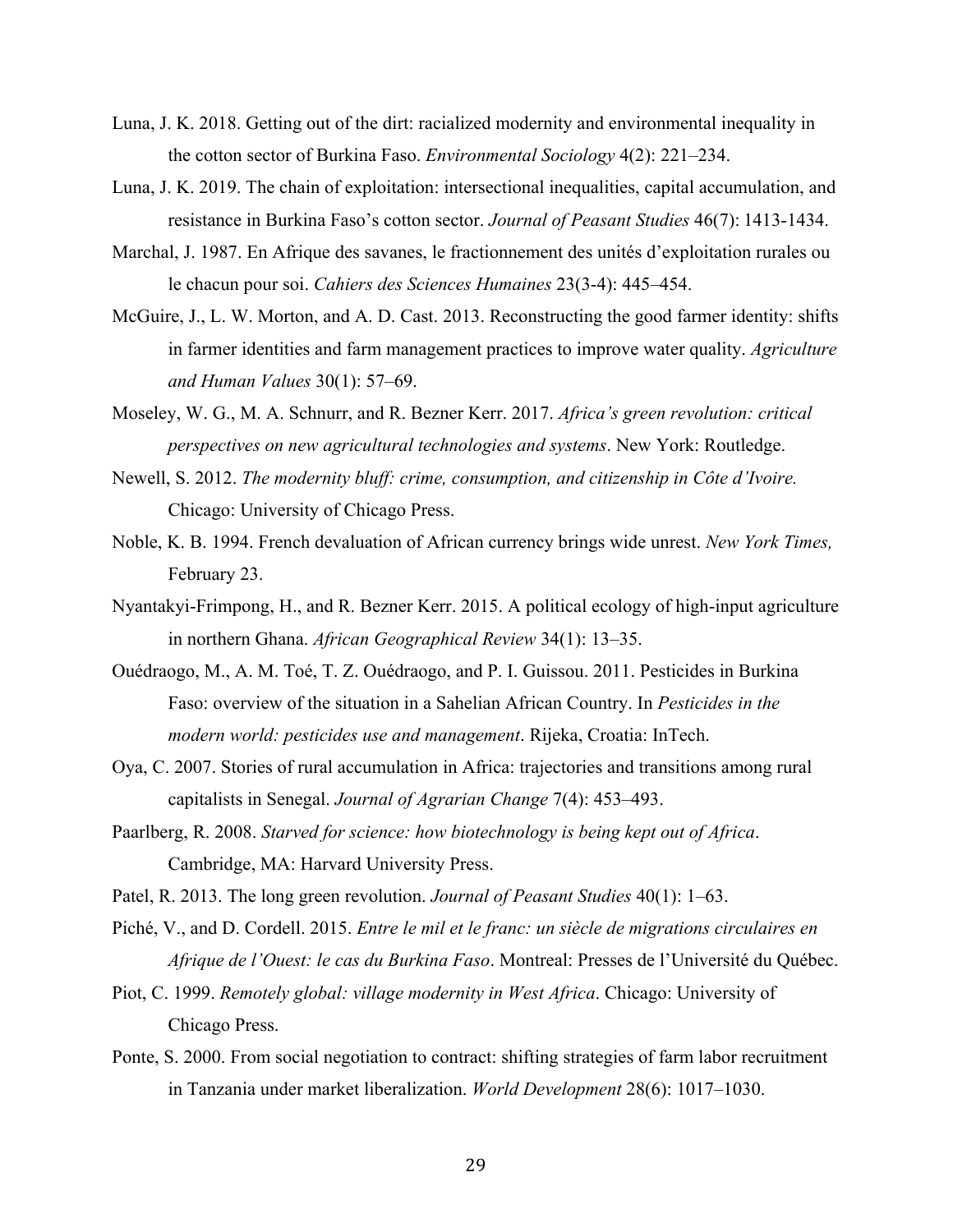- Rock, J. 2019. "We are not starving:" challenging genetically modified seeds and development in Ghana. *Culture, Agriculture, Food and Environment* 41(1): 15–23
- Rogers, E. M. 2010. *Diffusion of innovations*. New York: Simon and Schuster.
- Ruttan, V. W. 1996. What happened to technology adoption-diffusion research? *Sociologia Ruralis* 36(1): 51–73.
- Sanou, E. I. R., G. Gheysen, B. Koulibaly, C. Roelofs, and S. Speelman. 2018. Farmers' knowledge and opinions towards bollgard II® implementation in cotton production in western Burkina Faso. *New Biotechnology* 42: 33–41.
- Saugeres, L. 2002. Of tractors and men: masculinity, technology and power in a French farming community. *Sociologia Ruralis* 42(2): 143–159.
- Scoones, I., and J. Thompson. 2011. The politics of seed in Africa's green revolution: alternative narratives and competing pathways. *IDS Bulletin* 42: 1–23.
- Sheahan, M., and C. B. Barrett. 2017. Ten striking facts about agricultural input use in Sub-Saharan Africa. *Food Policy* 67: 12–25.
- Shilomboleni, H. 2018. African green revolution, food sovereignty and constrained livelihood choice in Mozambique. *Canadian Journal of African Studies* 52(2):115-137.
- Stone, G. D. 2007. Agricultural deskilling and the spread of genetically modified cotton in Warangal. *Current Anthropology* 48(1): 67-103.
- Stone, G. D. 2011. Field versus farm in Warangal: Bt cotton, higher yields, and larger questions. *World Development* 39(3): 387–398.
- Stone, G. D. 2016. Towards a general theory of agricultural knowledge production: environmental, social, and didactic learning. *Culture, Agriculture, Food and Environment*  $38(1): 5-17.$
- Stone, G. D., and A. Flachs. 2018. The ox fall down: path-breaking and technology treadmills in Indian cotton agriculture. *Journal of Peasant Studies* 45(7): 1272-1296.
- Thorsen, D. 2009. From shackles to links in the chain: theorising adolescent boys' relocation in Burkina Faso. *Forum for Development Studies* 36: 301–327.
- Toe, A. M., M. Ouedraogo, R. Ouedraogo, S. Ilboudo, and P. I. Guissou. 2013. Pilot study on agricultural pesticide poisoning in Burkina Faso. *Interdisciplinary Toxicology* 6: 185– 191.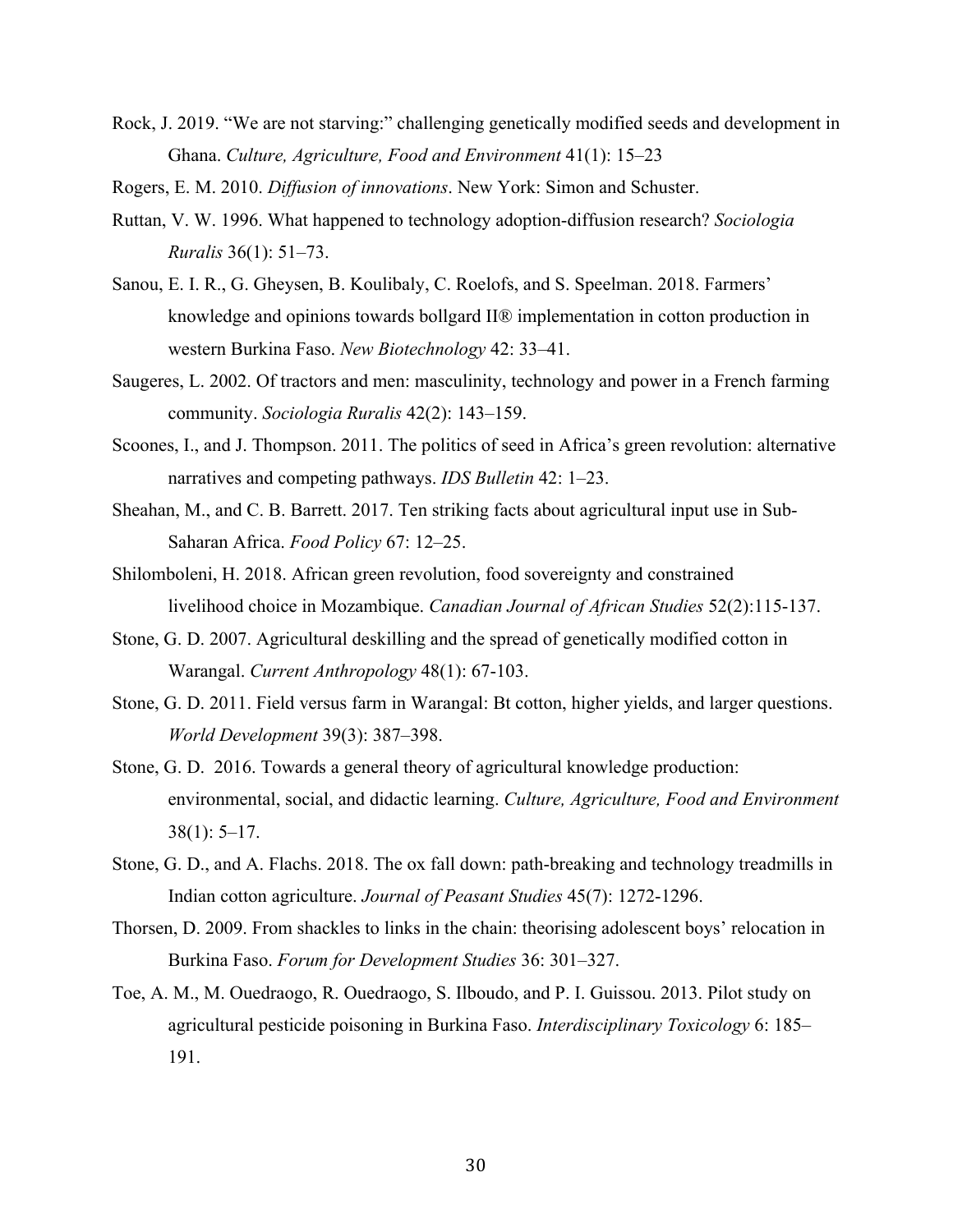- Toulmin, C., and B. Guèye. 2003. *Transformations de l'agriculture ouest-africaine et rôle des exploitations familiales.* London: International Institute for Environment and Development.
- Ward, N. 1993. The agricultural treadmill and the rural environment in the post-productivist era. *Sociologia Ruralis* 33: 348–364.
- Werthmann, K. 2009. Working in a boom-town: female perspectives on gold-mining in Burkina Faso. *Resources Policy* 34: 18–23.
- Williamson, S., A. Ball, and J. Pretty. 2008. Trends in pesticide use and drivers for safer pest management in four African countries. *Crop Protection* 27: 1327–1334.
- Wilson, C., and C. Tisdell. 2001. Why farmers continue to use pesticides despite environmental, health and sustainability costs. *Ecological Economics* 39: 449–462.
- World Bank. 2018. Rural population (% of total population) Burkina Faso. https://data.worldbank.org/indicator/SP.RUR.TOTL.ZS?locations=BF. Accessed 10 July 2019.
- Yeh, E. T. 2013. *Taming Tibet: landscape transformation and the gift of Chinese development*. Ithaca and London: Cornell University Press.

# **Figures**

Figure 1: Cyclical economic pressures driving technology adoption